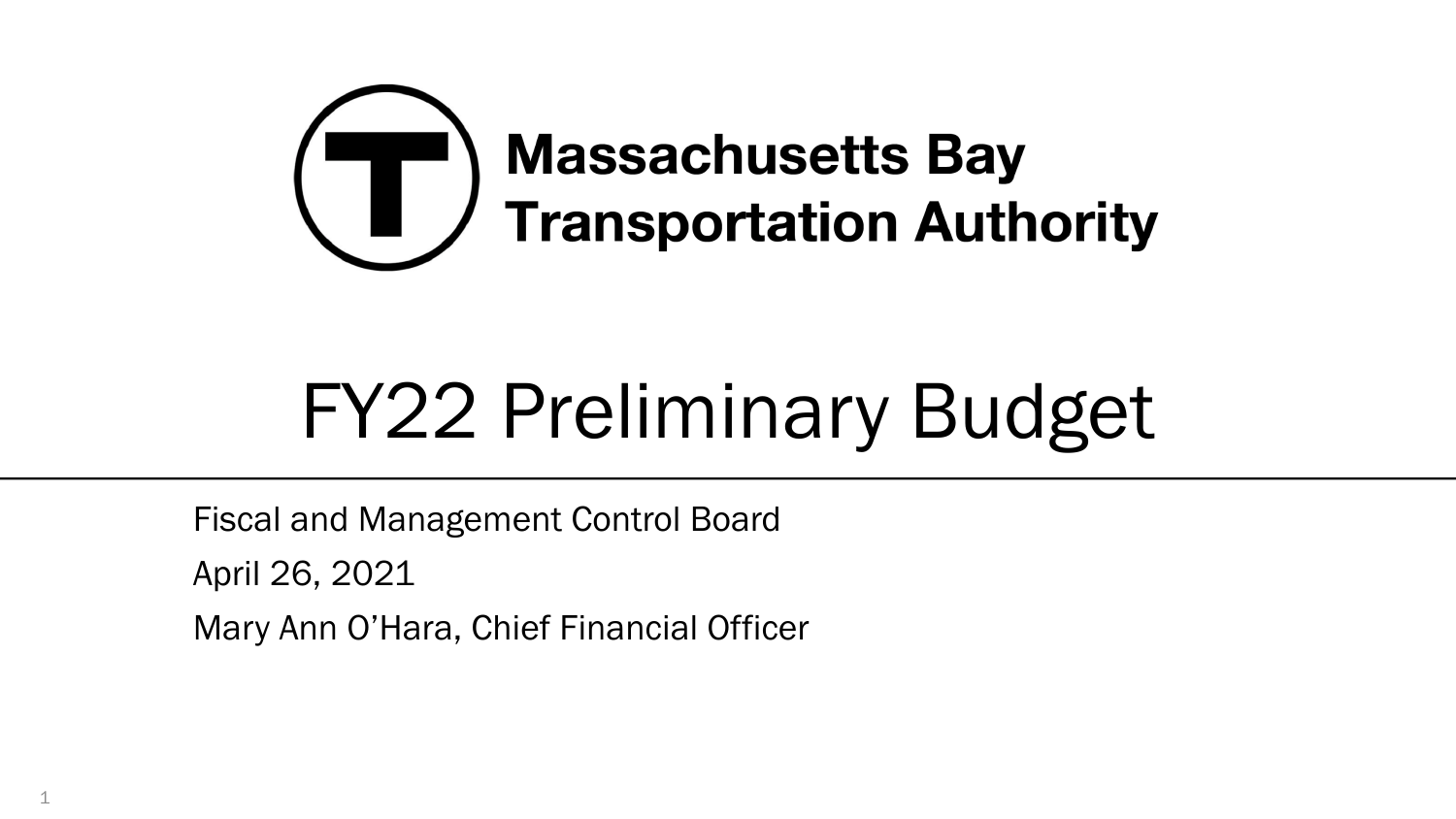# FY22 Preliminary Budget Agenda

- FY22 preliminary budget highlights
- Revenue assumptions and historical detail
- Spending assumptions and historical detail
- Headcount summary
- Service level budgeting and initiatives
- Preliminary budget vote
- The Preliminary FY22 Operating Budget is an initial budget, and we anticipate tracking, reporting, and, if necessary, revising, the FY22 budget with routine updates throughout the year as we monitor observed spending, revenue, and ridership trends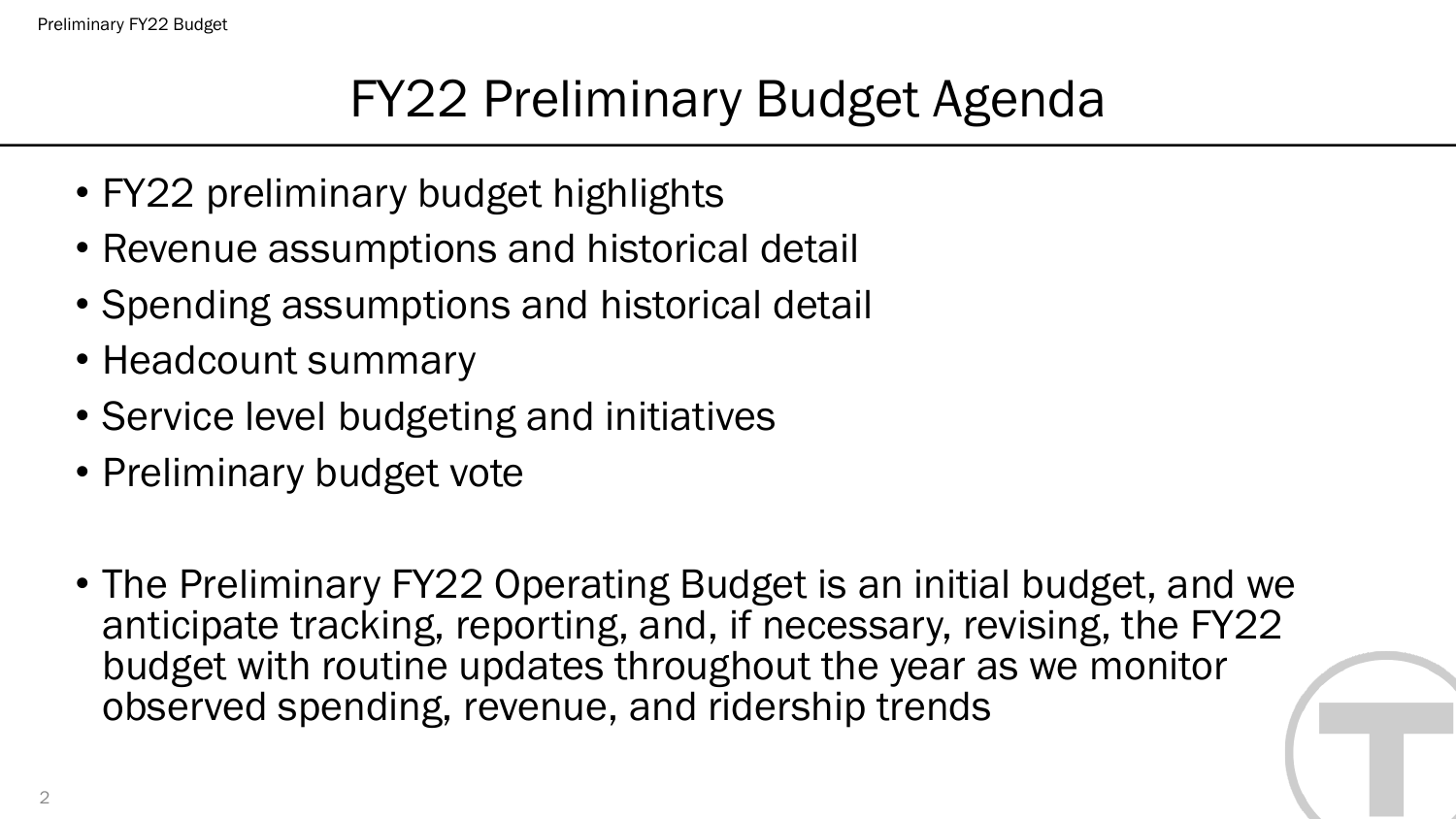# FY22 Preliminary Budget Highlights

#### Increasing Service Consistent with Service Restoration Plans

- Adds back bus and rapid transit service as quickly as possible
- Adds back commuter rail weekend service as soon as possible
- Reintroduce Charlestown/Hingham direct service and adds back Hingham direct and additional Hingham/Hull service
- Funds additional service and support needs of Green Line Extension (GLX)

#### Continuing Safety & Service Improvement Initiatives

- Invests in new safety-critical and system-critical positions
- Advances Bus Transformation with additional resources to achieve a better, faster, lower emissions service that is more aligned with where riders live, work, and travel
- Advances Regional Rail Transformation with additional resources to develop the business model and development plan for the future

#### Maximizing Revenues and Planning for Next Fiscal Year

- Does not rely on or include any fare increases
- Does not rely on or include any layoffs or furloughs
- Does not reallocate or divert funds from the capital budget
- Maintains a two-year budget outlook, based on Scenario 3 fare revenue estimates as reviewed at March 29 FMCB presentation, and assumes the existing one-time federal relief funds dedicated to the projected budget gap next year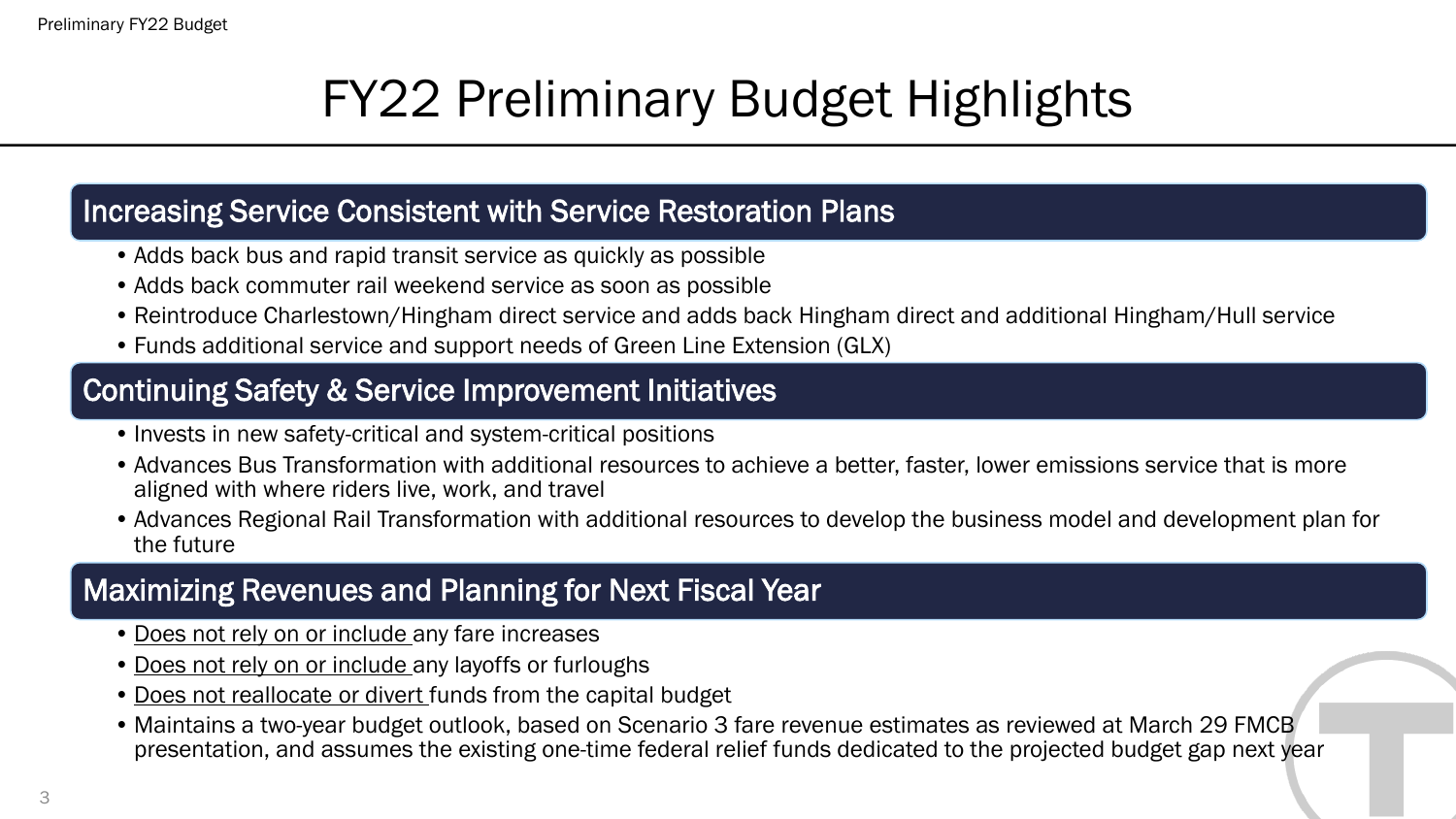### Operating Expense Breakdown

- 87% of operating expenses directly tied to service transportation and system maintenance
	- 62% directly supports all service and transportation including adding back service from COVID-19 and new service like GLX
	- 25% for system and vehicle maintenance, safety, and security
- 13% to support service delivery and the customer



experience *COPERIENCE* **COPERIENCE Operating expenses do not include debt service payments. Total expenses in the** *FY22 budget are operating expenses plus debt service payments.*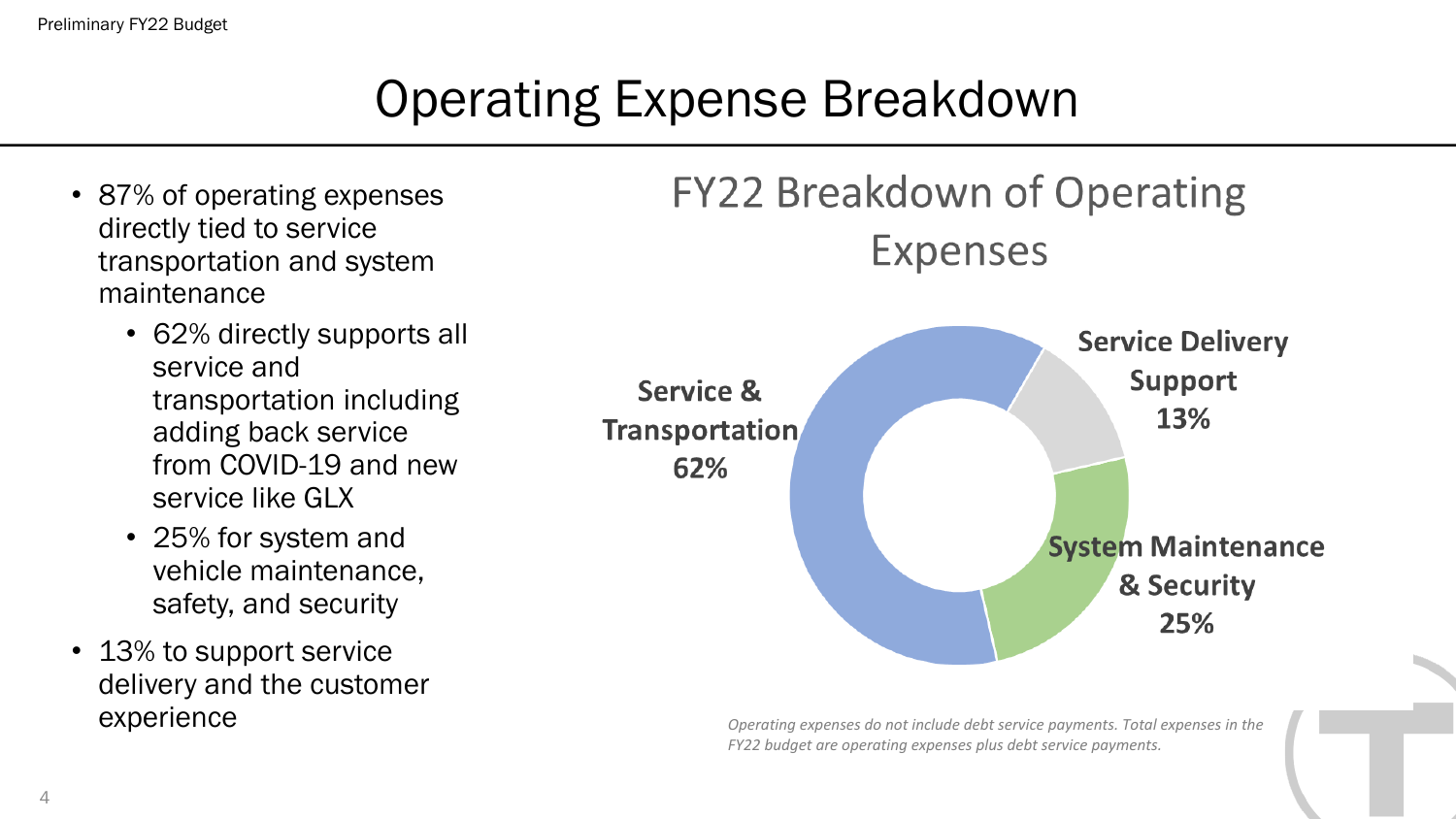#### Revenue Summary & Assumptions

- Fare revenue and Other operating revenue (parking, advertising, real estate, etc.) increase with expected ridership return
- Sales tax revenue carried at FY22 state estimate, \$91M above the FY21 budget and \$78M above the FY22 certified base revenue amount of \$1,096M
	- Up to \$78M in budget risk in FY22 if state sales tax collections do not meet benchmarks (currently low risk)
	- Base revenue amount of \$1,083M in FY21 budget as adopted but FY21 projections fully incorporate \$92M upside from the state estimate of \$1,175M
- Other income reduction reflects the loss of Green Line Extension (GLX) mitigation revenue and one-time state supplemental operating assistance
- One-time revenue of \$605M in FY22 captured through two revenue categories, federal revenue and transfers
	- Federal revenue includes \$140M in American Rescue Plan (ARP), \$65M in Coronavirus Response and Relief Supplemental Appropriations Act of 2021 (CRRSAA), and \$34M in FEMA reimbursement for COVID-19 expenses
	- Transfers in FY22 reflect one-time Deficiency Fund transfer from FY21 planned savings approved by FMCB, including budget savings, sales tax upside, CRRSAA funds

|  |  |  |  |  |  |  |  |  | Table compares FY21 budget as adopted to FY22 preliminary budget assumptions |
|--|--|--|--|--|--|--|--|--|------------------------------------------------------------------------------|
|--|--|--|--|--|--|--|--|--|------------------------------------------------------------------------------|

| <b>Item</b>                    | <b>FY21</b>   | <b>FY22</b>   |       | \$ Change \% Change |
|--------------------------------|---------------|---------------|-------|---------------------|
| (Figures in millions)          | <b>Budget</b> | <b>Budget</b> |       |                     |
| <b>Fare Revenue</b>            | 144           | 200           | 57    | 39%                 |
| <b>Other Operating Revenue</b> | 27            | 45            | 18    | 68%                 |
| <b>Subtotal Operating</b>      | 171           | 246           | 75    | 44%                 |
| <b>Sales Tax</b>               | 1,083         | 1,174         | 91    | 8%                  |
| Local Assessment               | 178           | 179           | 1     | 1%                  |
| <b>State Assistance</b>        | 127           | 127           |       | 0%                  |
| Other Income                   | 57            | 24            | (32)  | $-57%$              |
| Federal (One-time revenue)     | 605           | 240           | (366) | $-60%$              |
| <b>Subtotal Non-operating</b>  | 2,050         | 1,745         | (305) | $-15%$              |
| <b>Total Revenue</b>           | 2,220         | 1,990         | (230) | $-10%$              |
| <b>Transfers</b>               | 20            | 365           | 345   | 1753%               |
| <b>Total Sources</b>           | 2,240         | 2,355         | 115   | 5%                  |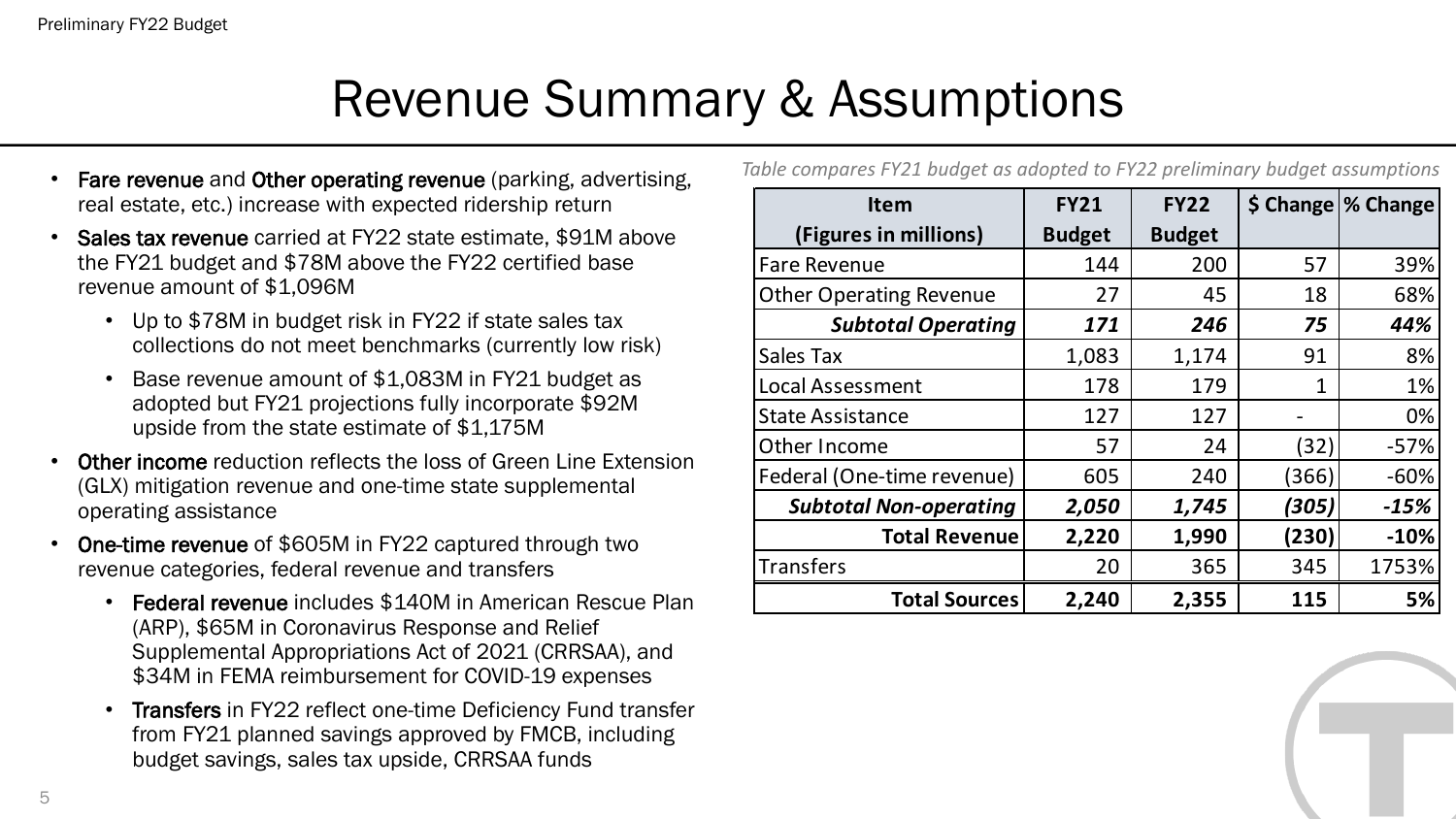### Operating & Non-operating Revenues

- \$1,745M in non-operating (subsidy) revenue in FY22
	- \$240M in one-time federal revenues
	- \$1,505M in other non-operating. recurring revenue, primarily from sales tax
- 88% of total revenues are from sources subsidizing the cost to operate the system and maintain service
	- Prior to COVID-19, non-operating revenue made up approximately 65% of annual total revenues
- \$246M in fare and own-source (operating) revenue, down 68% from FY19
	- FY19 actuals of \$762M
- Transfers, like the \$365M Deficiency Fund transfer, are not included in operating or nonoperating revenues
	- Inclusive of this transfer, total sources in FY22 are \$2,355M, a 5% increase above the FY21 budget

#### Breakdown of Operating & Non-operating Revenue History (\$M)

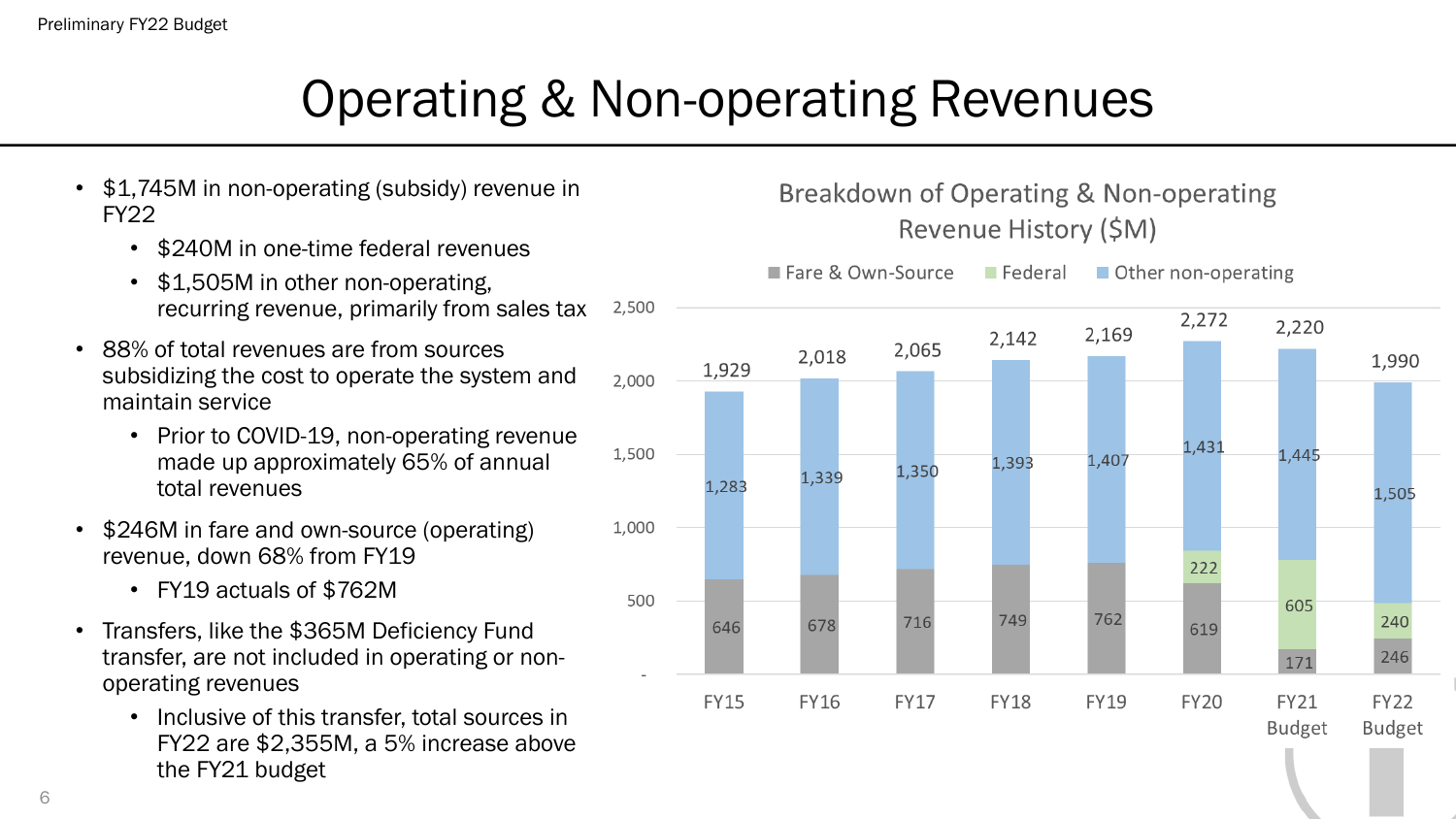#### Fare Revenue Growth by Month Since COVID-19 Impacts

- FY22 Fare revenue estimate of \$200.2M
	- 39% increase above the FY21 budget
- Growth in FY22 increases from a low of 11% of baseline in May 2020 (\$6.6M) to 34% of baseline in June 2022 (\$20.2M)
- 29% average of the pre-COVID-19 baseline for the year in FY22
- February 2021 actuals, 22% of baseline (\$11.8M)

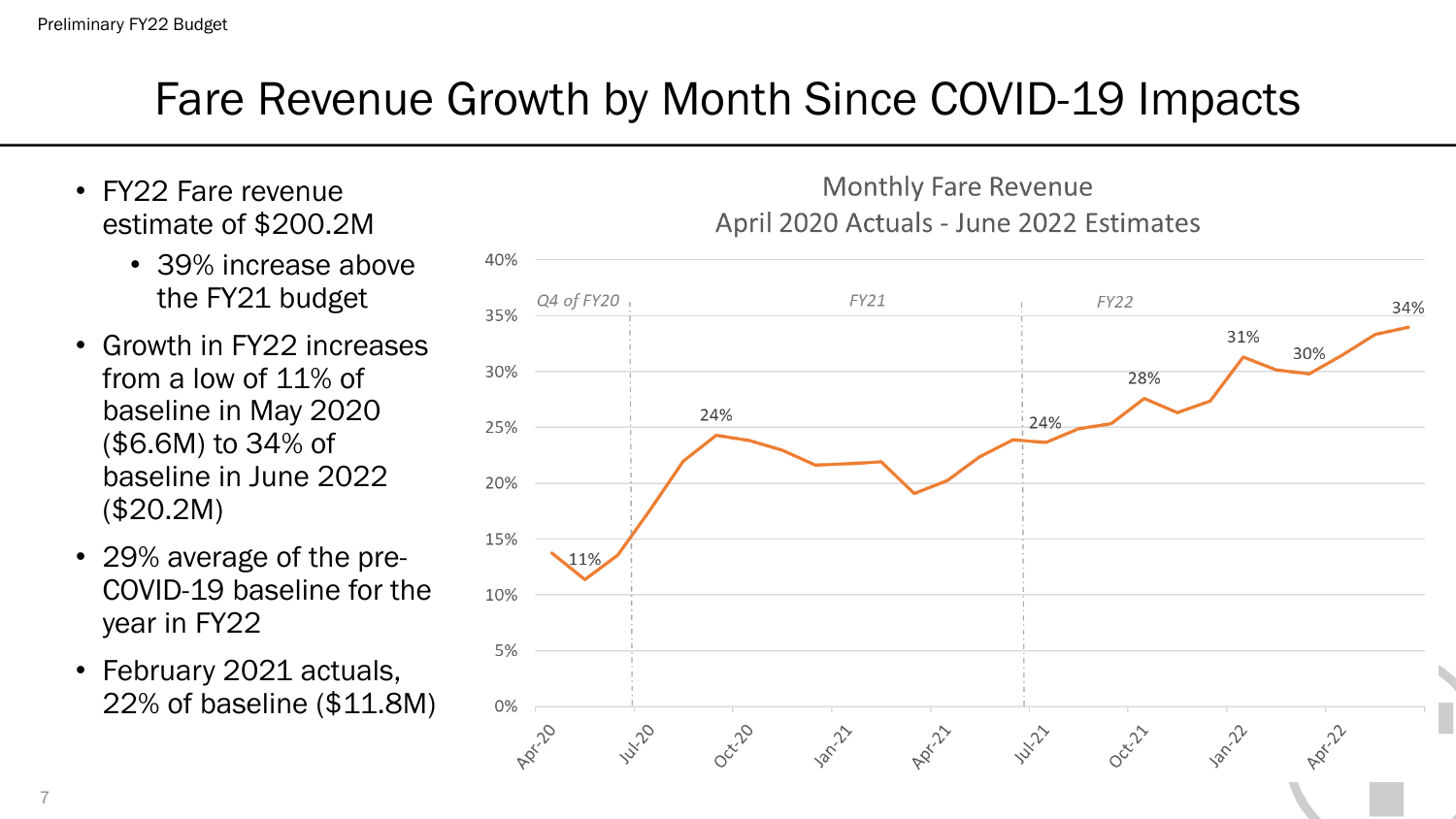#### Fare Revenue Recovery Ratio

- Although fare revenue estimates increase in FY22, the fare revenue recovery ratio has decreased significantly from pre-COVID-19 levels
	- Non-operating subsidy revenue like one-time federal relief funding and planned savings from FY21 support a greater percentage of FY22 operating expenses
- 11% fare revenue recovery ratio in FY22 means that fare revenue supports only 11% of operating expenses
- Prior to COVID-19, fare revenue recovery ratio increased to 43% from FY15- FY19

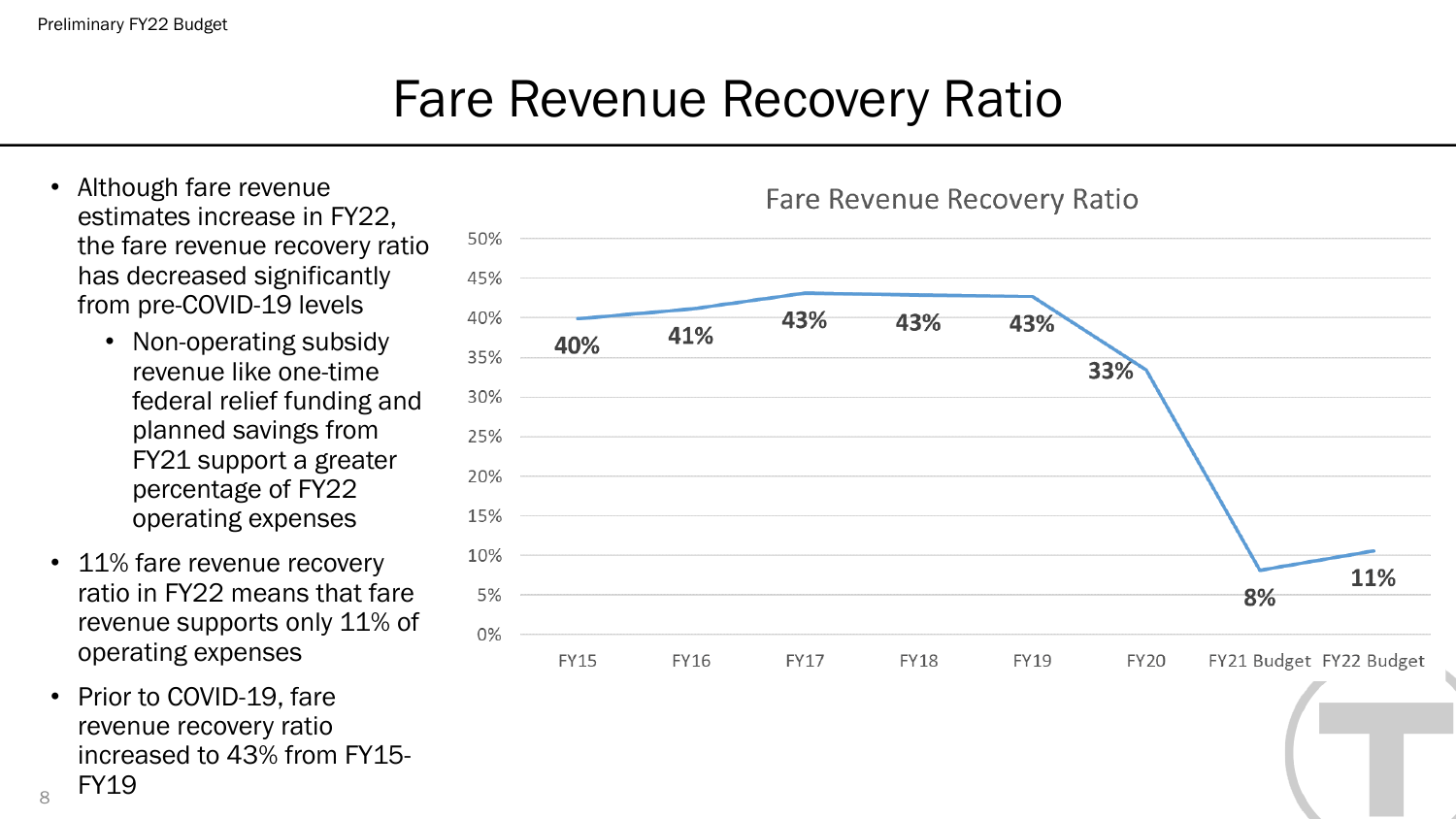# Own-Source Operating Revenue

- Own-source revenue correlates with fare revenue assumptions as COVID-19 impacts have reduced parking and advertising revenue, while real estate revenues have remained more stable
- \$45M in own-source operating revenue in FY22, a 57% decrease below FY19 actuals
	- \$10M in parking revenue, a 81% decrease from FY19
	- \$12M in advertising revenue, a 59% decrease from FY19
	- \$18M in real estate revenue, a 14% increase from FY19
- Prior to COVID-19, own-source operating revenue realized 25% average annual growth from FY15-FY19
	- 41% increase in parking revenue
	- 15% increase in advertising revenue
	-

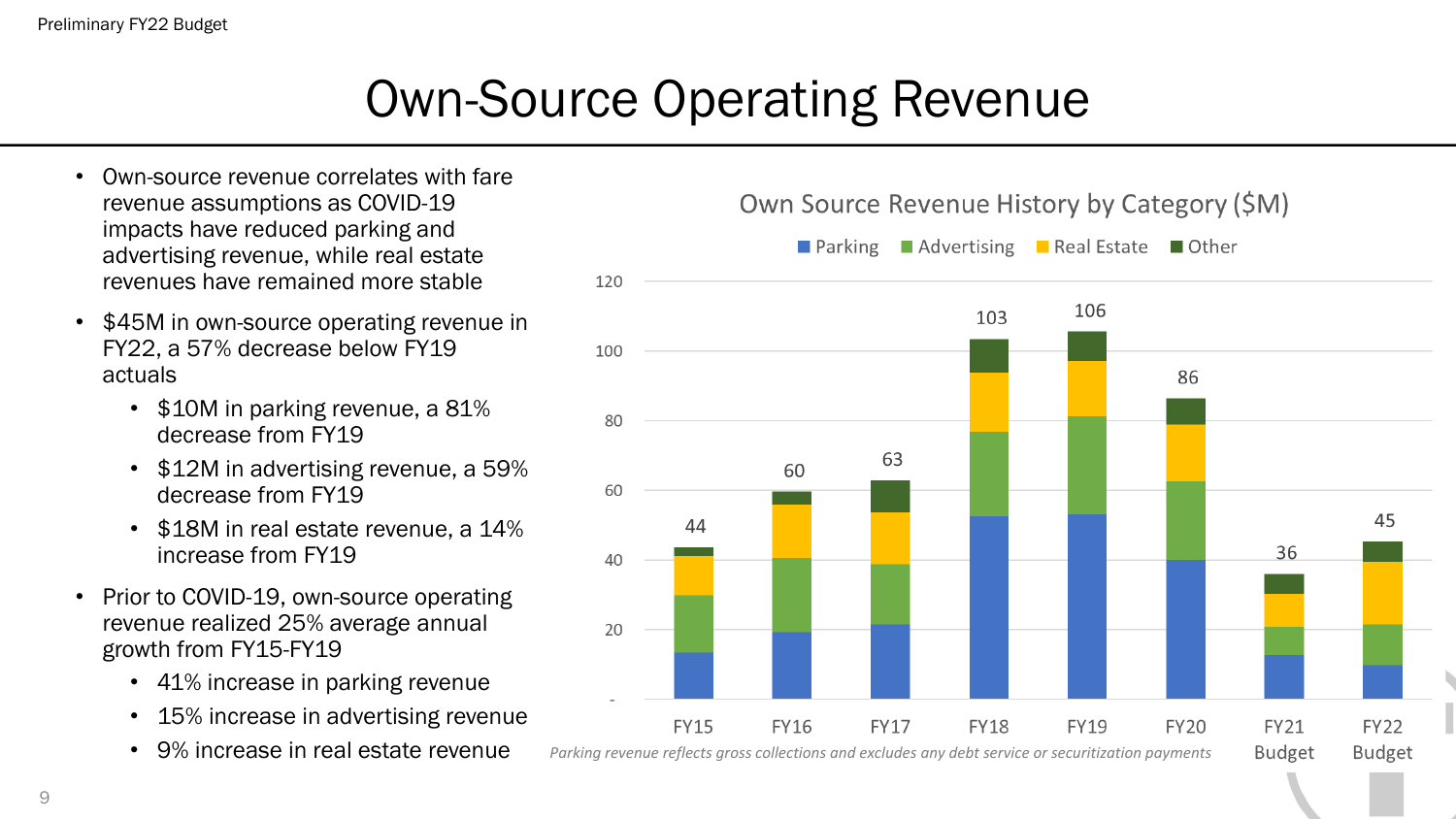#### State and Local Operating Revenue Sources

- \$1,481M estimate for FY22 in state and local revenue, largely level to FY21 estimates
- FY21 sales tax estimate of \$1,175M is \$92M above the base revenue (floor) amount, but consistent with state budget revenue benchmark estimates, including \$40M in one-time sales tax acceleration revenue
	- Estimated state sales tax revenue growth in FY22 largely offset by loss of onetime acceleration revenue
- Sales tax revenue supports 50% of expenses
- State assistance supports 5% and local assessments support 8% of expenses

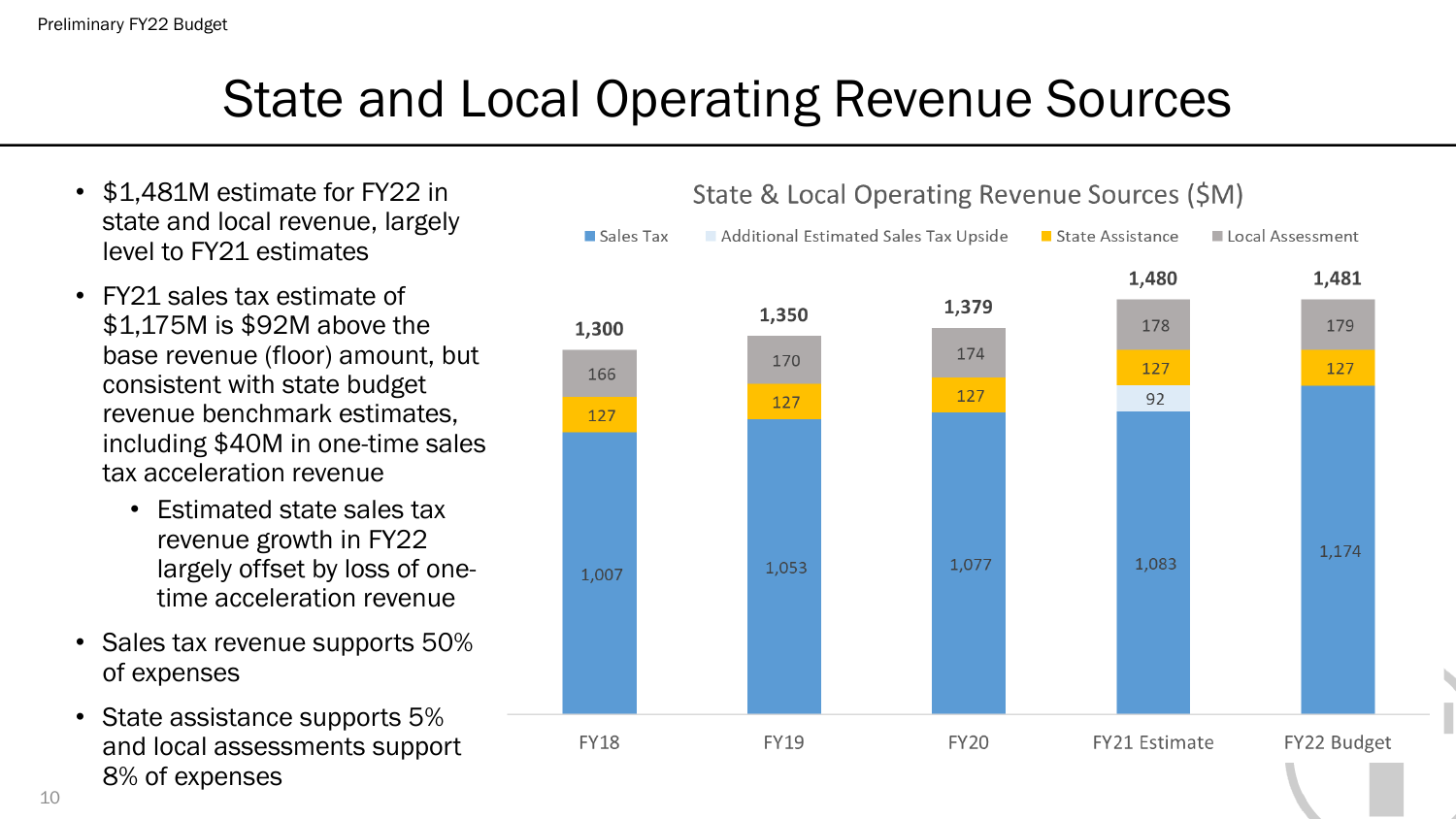#### Preliminary FY22 Budget

# One-Time Sources in FY22

#### • \$605M in one-time sources create a path to balance in FY22

- 26% of FY22 total expenses supported though one-time revenues
- \$240M in federal funding through COVID-19 relief/reimbursement
	- \$140M from the American Rescue Plan with the remaining \$705M (\$845 estimated total not yet finalized) available to be applied to the projected operating budget in FY23 to address long-term COVID-19 impacts
	- \$65M of the \$301M estimated in CRRSAA federal relief funds in FY22 (remaining included in Deficiency Fund transfer)
	- \$34M in FEMA reimbursement for COVID-19 eligible expenses following a Presidential executive order in January 2021 increasing the reimbursement rate from 75% to 100%
		- Monitoring latest guidance to maximize potential reimbursement
- \$365M Deficiency Fund Transfer of FY21 savings
	- Combination of FY21 cost savings, revenue upside, and federal relief (including all other CRRSAA funds)



One-Time Sources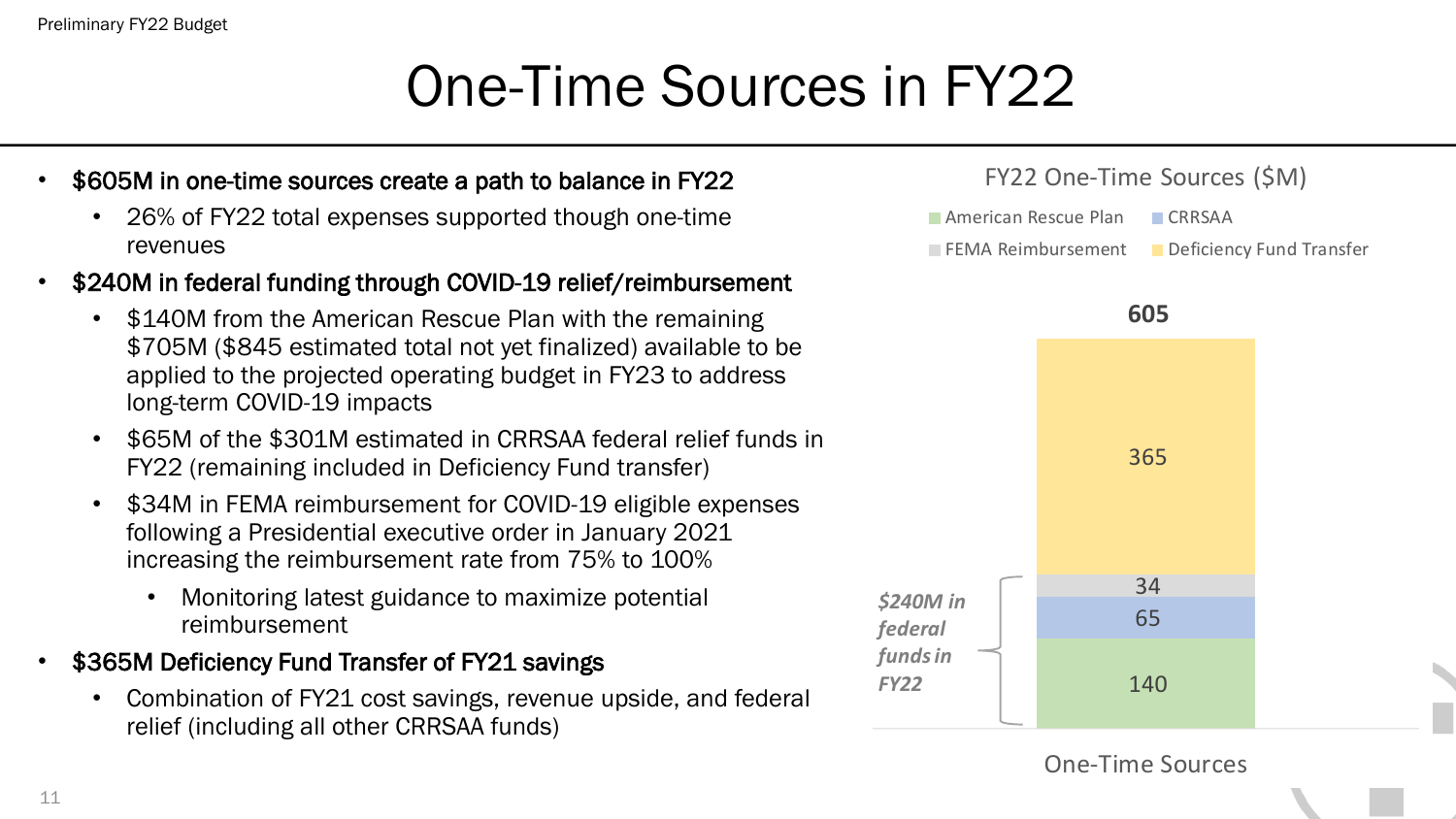#### Application of Federal Relief Funds to the Operating Budget

1.500

1,000

500

**FY20** 

FY21 Estimate

- \$1,275M or 65% of estimated federal relief funds applied to the operating budget by the end of FY22
	- \$1,778M or 90% by the end of 2,000 FY23 after maintaining a prospective budget outlook
	- \$1,063M or 54% within the next few months by June 2021
- Estimates assume a total of \$1,973M in one-time federal relief
	- \$827M from CARES Act
	- \$301M from CRRSAA
	- \$845M from ARP, a preliminary estimate
- \$503M in FY23 is a projection as of the March Pro Forma presentation to the FMCB on 3/8, subject to revisions and updates

Application of Federal Relief Funds to the Operating Budget (\$M) **CARES Act ARP** CRRSAA Cumulative Total 1,973 1,771 1,268 1,063 FY21 estimate subtotal of \$841M 236 FY22 budget subtotal of \$205M 605 503 65 222 202 140

**FY22** 

FY23 Projected

Remaining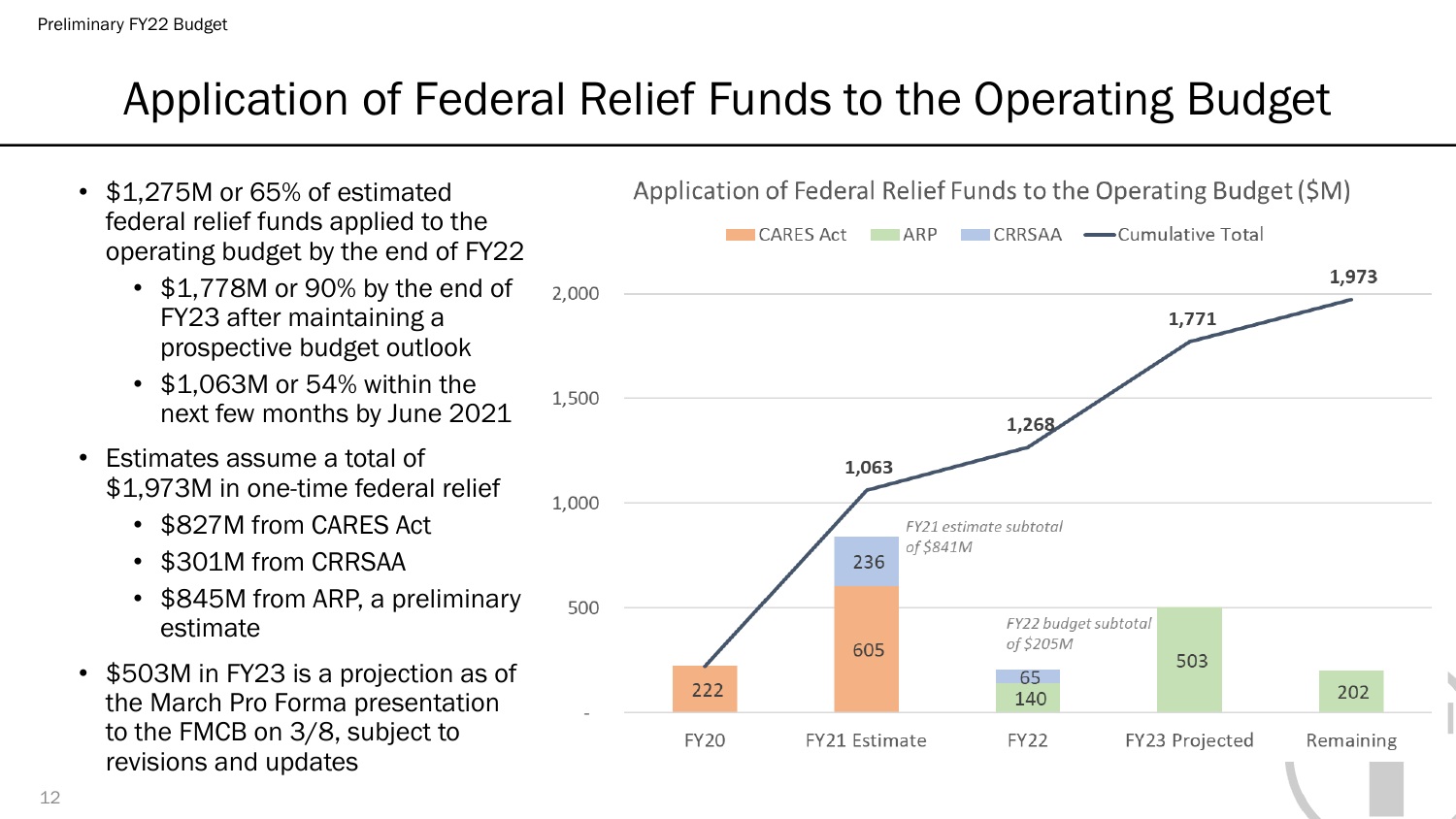# Spending Summary & Assumptions

- Wages and benefits increases account for additional headcount for GLX operation, new safety hires, ratified collective bargaining agreements, overtime, and pension costs
	- 6,351 operating budget positions, 438 (7%) above FY22 baseline from Winter 2020-2021
	- Pension costs growing at 10% in FY22, consistent with five-year average growth
- Service level funding in accordance with service restoration plans as presented
- Other operating expenses include insurance policies increasing as premium costs trend higher following COVID-19 uncertainty
- The RIDE projected to be consistent with average ridership demand of 64% of baseline
	- Higher observed ridership will increase costs and result in a potential budget risk while lower ridership will decrease costs resulting in potential budget favorability
- **Debt service payment** reduction resulting from parking bond refunding savings
	- \$562M debt service payment in FY23 per March 2021 Pro Forma FMCB presentation, a \$95M (20%) increase above FY22

*Table compares FY21 budget as adopted to FY22 preliminary budget assumptions*

| <b>Item</b>                        | <b>FY21</b>   | <b>FY22</b>   |                | \$ Change \% Change |
|------------------------------------|---------------|---------------|----------------|---------------------|
| (Figures in millions)              | <b>Budget</b> | <b>Budget</b> |                |                     |
| Wages & Benefits                   | 831           | 899           | 68             | 8%                  |
| Materials, Supplies, & Services    | 317           | 338           | 20             | 6%                  |
| <b>Other Operating Expenses</b>    | 25            | 33            | 8              | 33%                 |
| <b>Commuter Rail</b>               | 449           | 481           | 32             | 7%                  |
| The RIDE                           | 129           | 115           | (14)           | $-11%$              |
| Ferry                              | 17            | 18            | 1              | 3%                  |
| <b>Other Local Service Subsidy</b> | 3             | 3             | $\overline{0}$ | 1%                  |
| <b>Subtotal Operating</b>          | 1,771         | 1,887         | 115            | 7%                  |
| <b>Debt Service</b>                | 523           | 468           | (56)           | $-11%$              |
| <b>Total Expenses</b>              | 2,295         | 2,354         | 60             | 3%                  |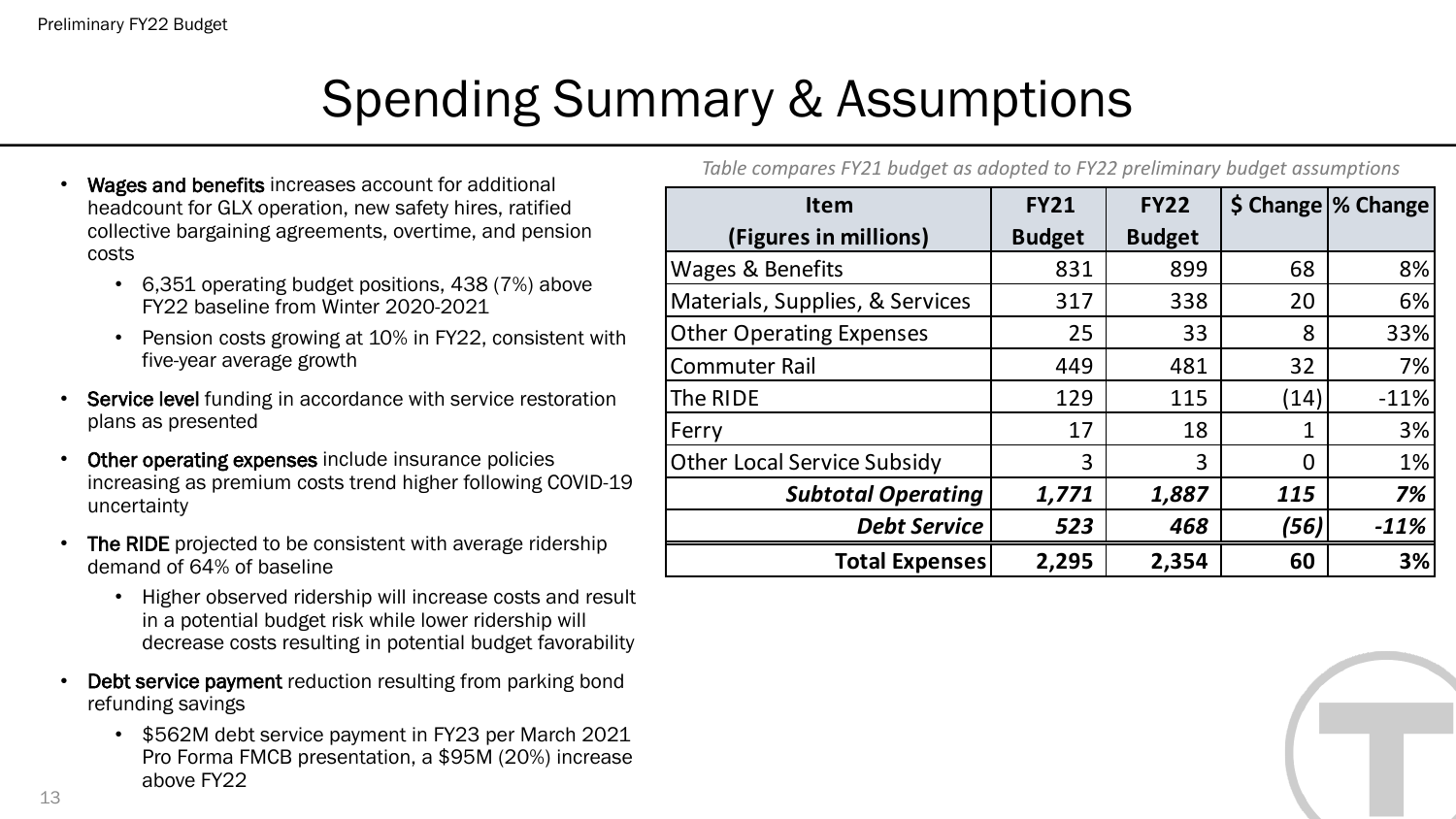# Spending Growth History: Actuals and Budget

- 2.6% budgeted total expense growth in the FY22 budget
- Below budgeted expense growth since FY19 and aligned with actual expense growth in FY20
	- FY22 growth limited by \$56M (11%) decrease in debt service expense payments
- FY22 growth rate three times lower than FY21 budget
	- FY21 budget increase driven by COVID-19 expenses, debt service payments, and commuter rail contract extension

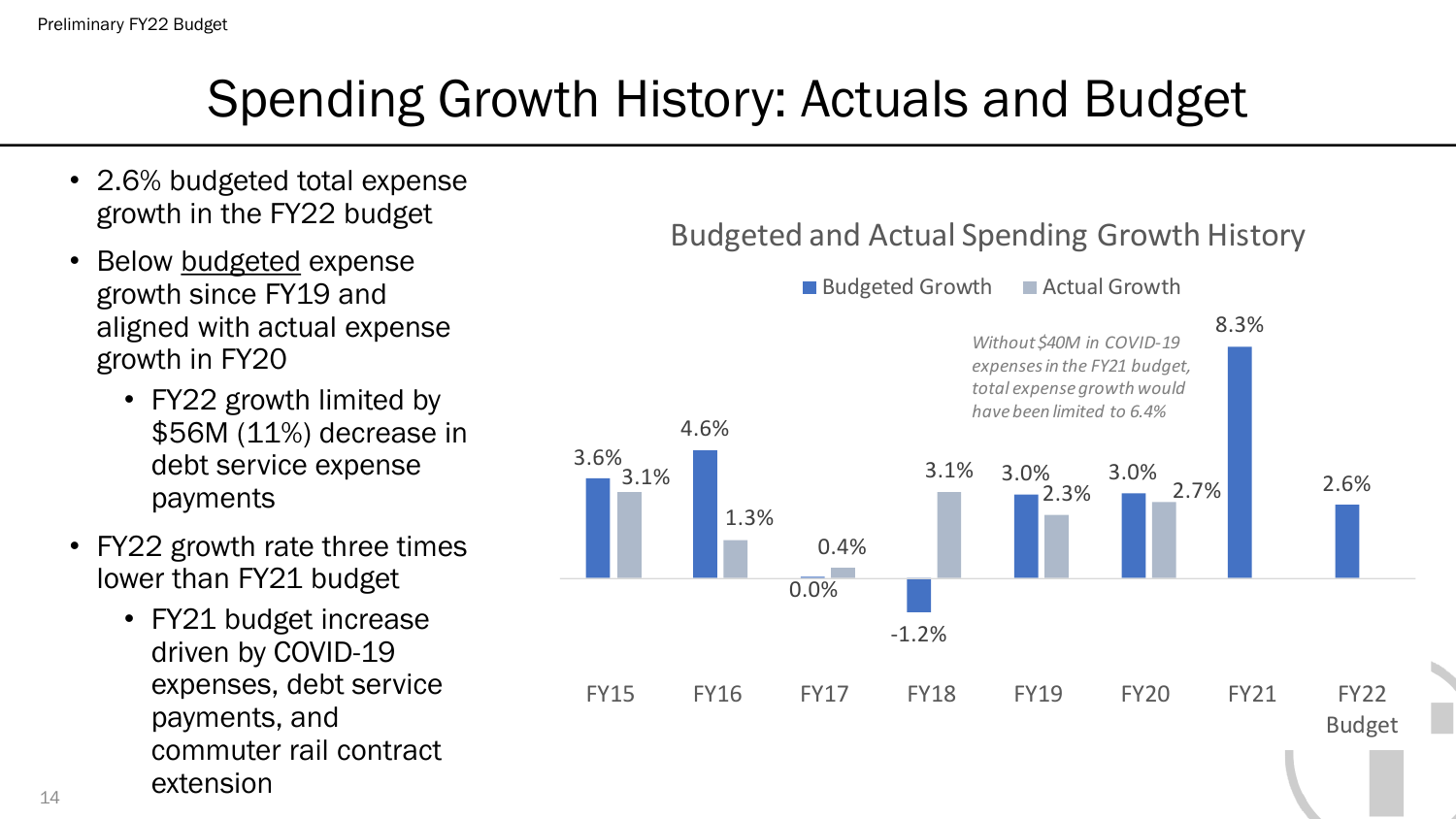#### COVID-19 Spending & Savings Summary

- \$41M in COVID-19 related spending in FY22 to continue cleaning protocols consistent with the latest public health guidance
- \$17M, 29% savings from initial FY22 projection of \$58M from November 2020 budget update presentation
	- \$12M, 23% savings from FY21 estimate of \$53M that includes \$40M budgeted and \$13M in deficiency/risk
- Savings from initial projections resulting from renegotiated contracts considering increased market competition and maximizing MBTA PPE inventory
- FY22 actuals will vary to budget with any updates to public health guidance for operator and rider safety

FY22 COVID-19 Budget & Savings (\$M)

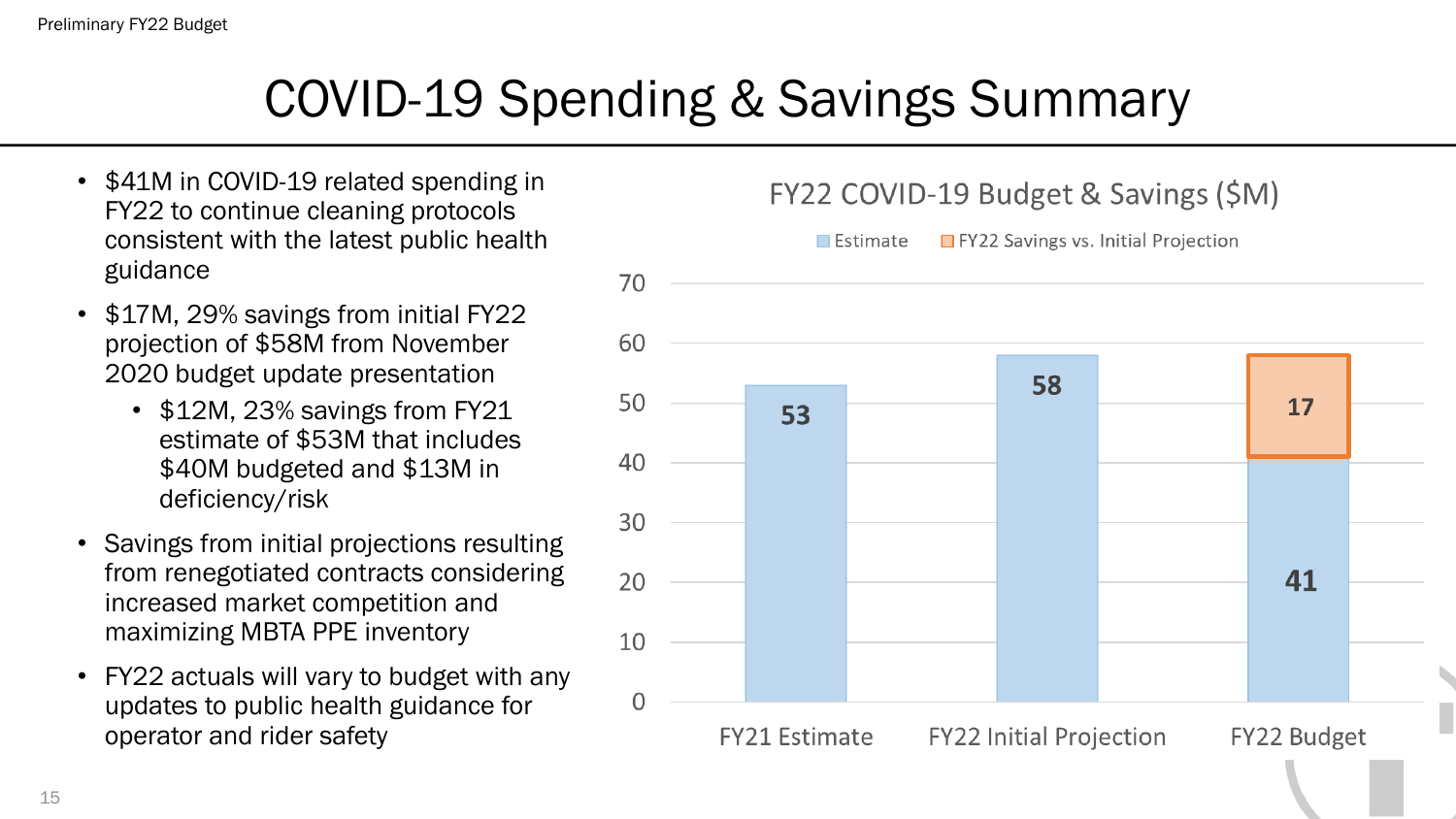### FY22 Headcount Overview

*Total Headcount & Regular Wages Detail*

Headcount

- FY22 budget includes 6,351 operating budget positions
- 438 (7%) above FY22 baseline from Winter 2020- 2021
- 438 positions plus 474 backfills for attrition (FY19- FY20 average) throughout FY22 would mean at least 912 total hires, 40% higher than the average amount the last two years (651 average)
	- \$350K in additional HR support to meet demand as quickly as possible

#### **6,351 509.3 5,913 479.0**  460.0 465.0 470.0 475.0  $480.0$   $\approx$ 485.0 490.0 495.0  $\frac{2}{5}$ 500.0 505.0 510.0 515.0 5,600 5,700 5,800 5,900 6,000 6,100 6,200 6,300 6,400 FY22 Budget FY22 Baseline Regular Wages (\$M)  $\blacksquare$  Headcount  $\blacksquare$  Regular Wages (\$M)

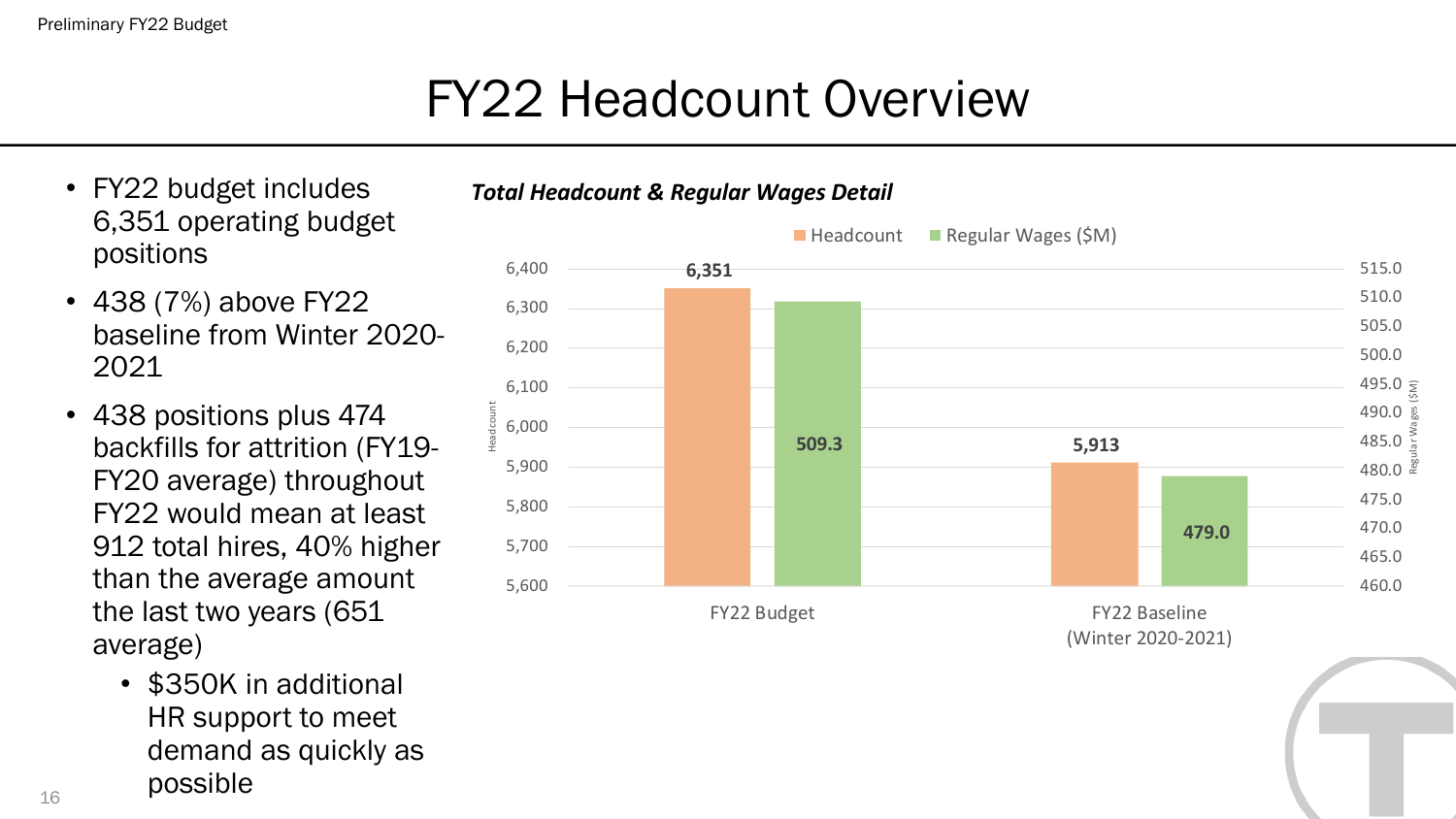### FY22 Headcount Detail

- 6,351 operating budget positions, 438 (7%) above FY22 baseline from Winter 2020-2021
- 235 positions directly for service & transportation
	- 97 positions to restore bus service and 31 positions among the other modes
	- 71 transportation-related positions to operate GLX
	- 36 positions for operations planning, training, and engineering
- 168 positions for system maintenance & security
	- 98 positions for system and facilities maintenance
	- 43 positions for vehicle maintenance for the bus and rail system
	- 27 positions among security, health & safety, and transit police
- 35 positions for service delivery support among 18 other departments

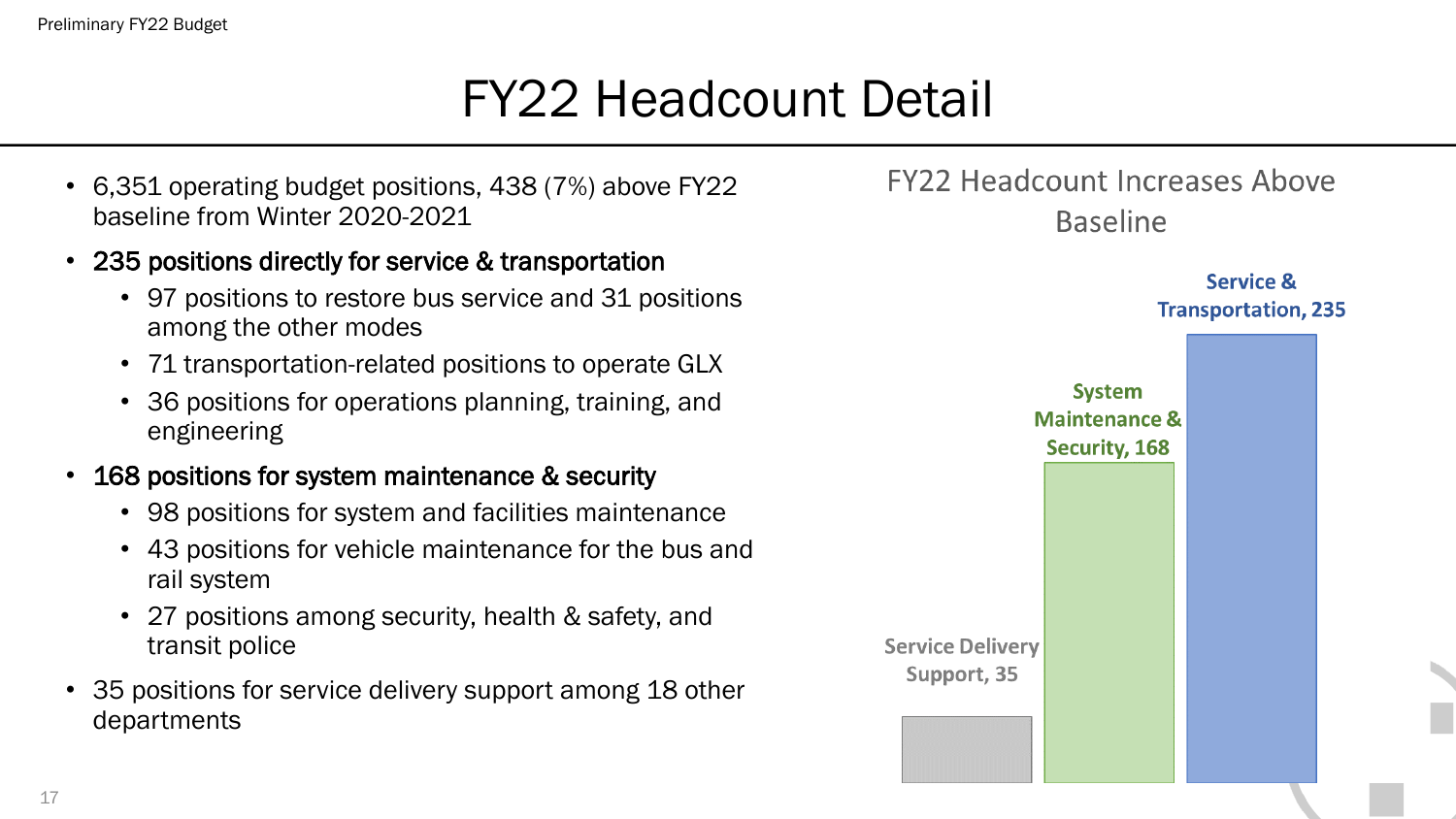#### Green Line Extension & Headcount

- 166 headcount increase for Green Line Extension **Service**
- 89 system and vehicle maintenance positions including rail repairers and wirepersons
- 71 transportation positions and operators to run the additional service
- 6 operations planning and training positions
- Additional revenue for GLX limited due to projected light rail ridership levels and riders currently using available bus service

Green Line Extension

> 166 positions

\$14M in annual wages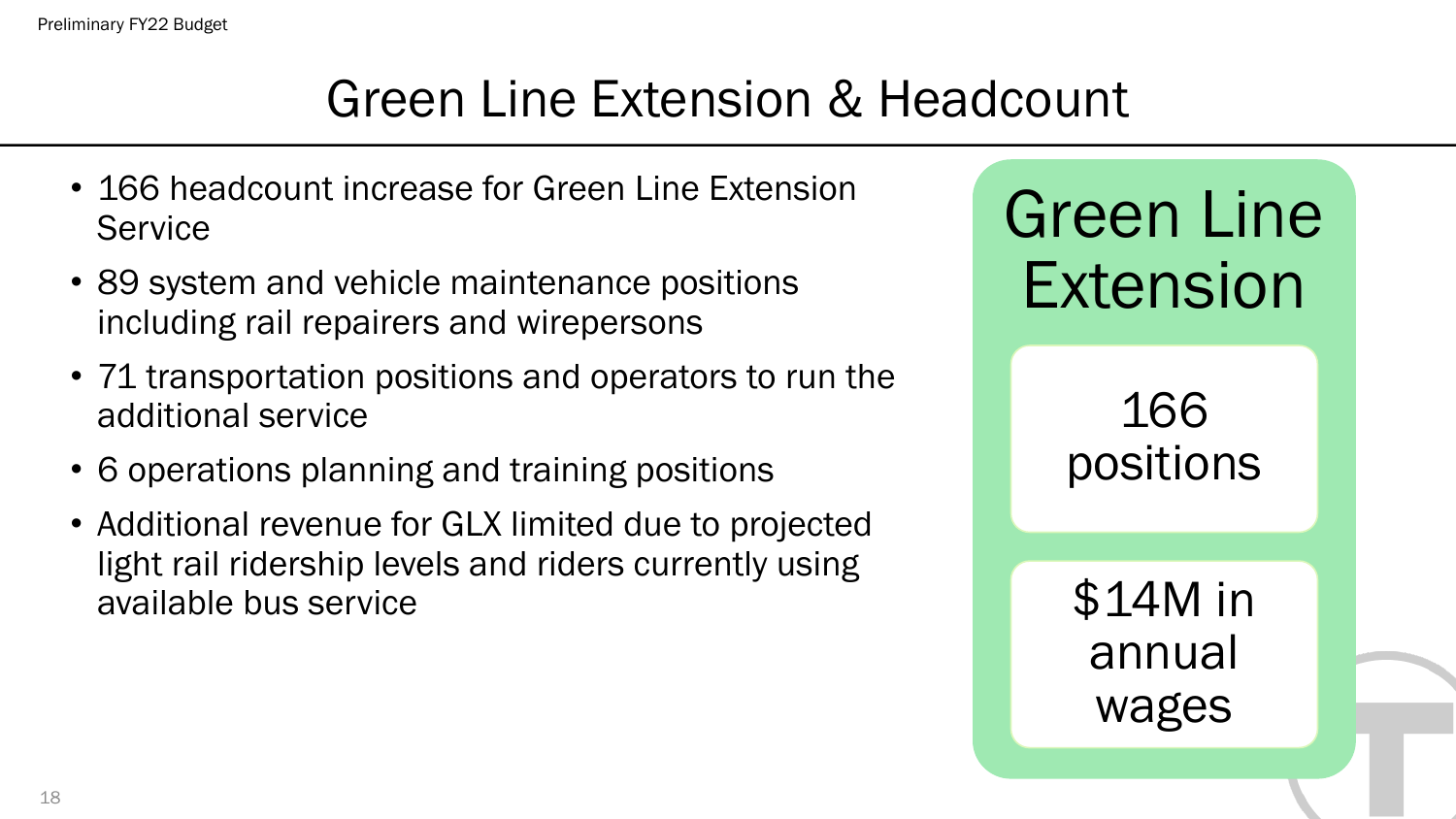#### Operations Safety & Headcount

- 125 headcount increase for operations safety positions
- 78 positions for system and vehicle maintenance, including system repairers and technicians
- 32 positions for transportation safety, including rapid transit motorpersons and bus supervisors
- 10 positions for operations planning and training, including dispatchers and supervisors
- 5 positions for security, including system administrators
- To date, despite the hiring challenges of COVID-19 and headcount controls, approved and recruited for over 100 safety-critical positions and filled over 80 of those positions, including 12 employees in the Safety department
- Additional positions improve transportation and system safety and reliability with the added benefit of reducing overtime

**Operations Safety** 

> 125 positions

\$11M in annual wages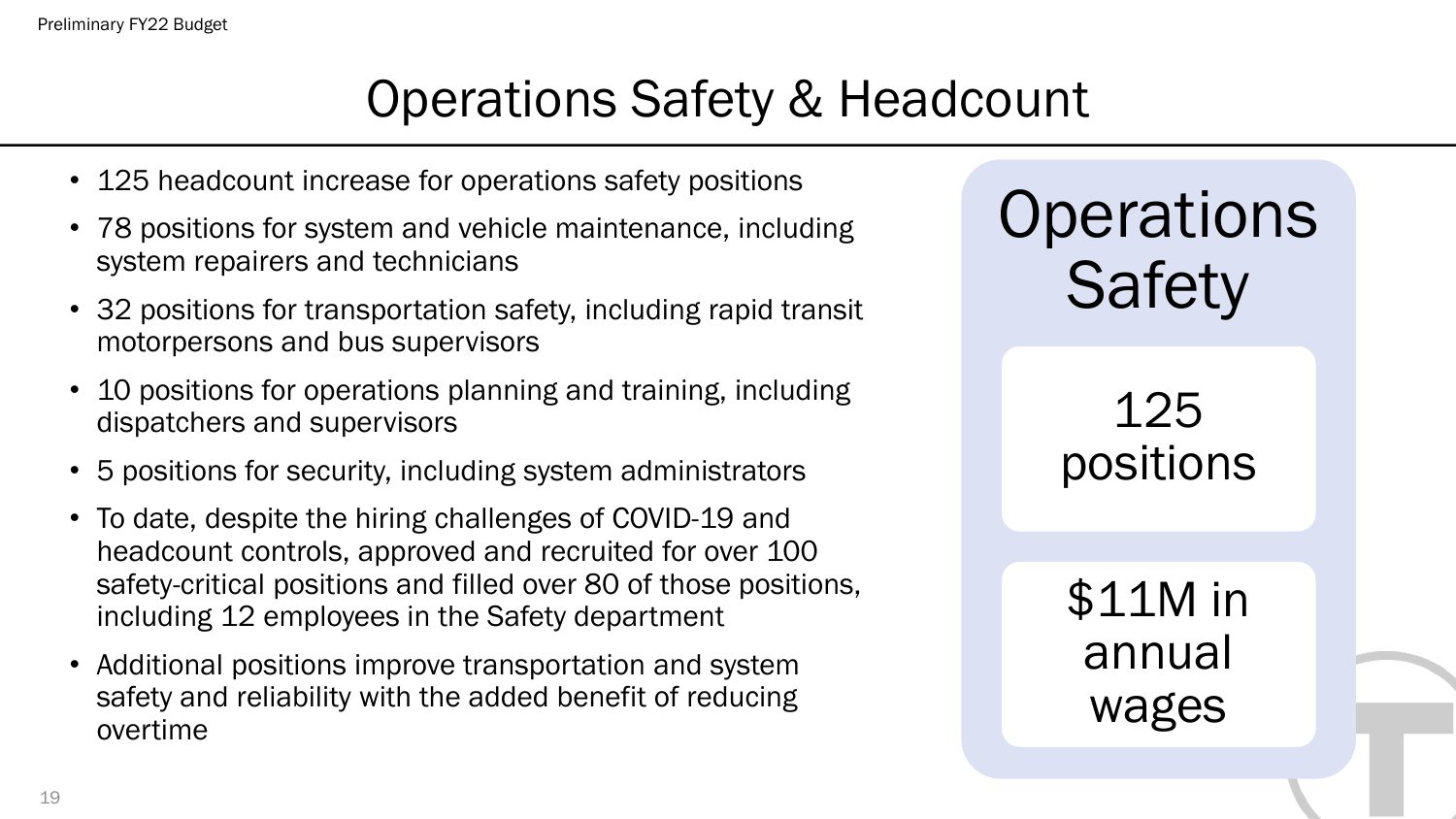# Overtime Spending Trend & Targeted Savings

- FY22 budget level mitigates the potential overtime budget risk/deficiency that has been realized annually
	- FY19-FY21 budget levels created \$12M-\$16M deficiency/risk each year
- \$43M overtime budget in FY22 continues downward trend of actual/projected spending since FY19
	- FY22 budget targets 10% savings in overtime spending compared to FY20 actuals of \$48M
- Overtime cost-control working group actively managing to mitigate or reduce the \$12M estimated deficiency/risk in FY21

FY22 Overtime Budget Approach (\$M)

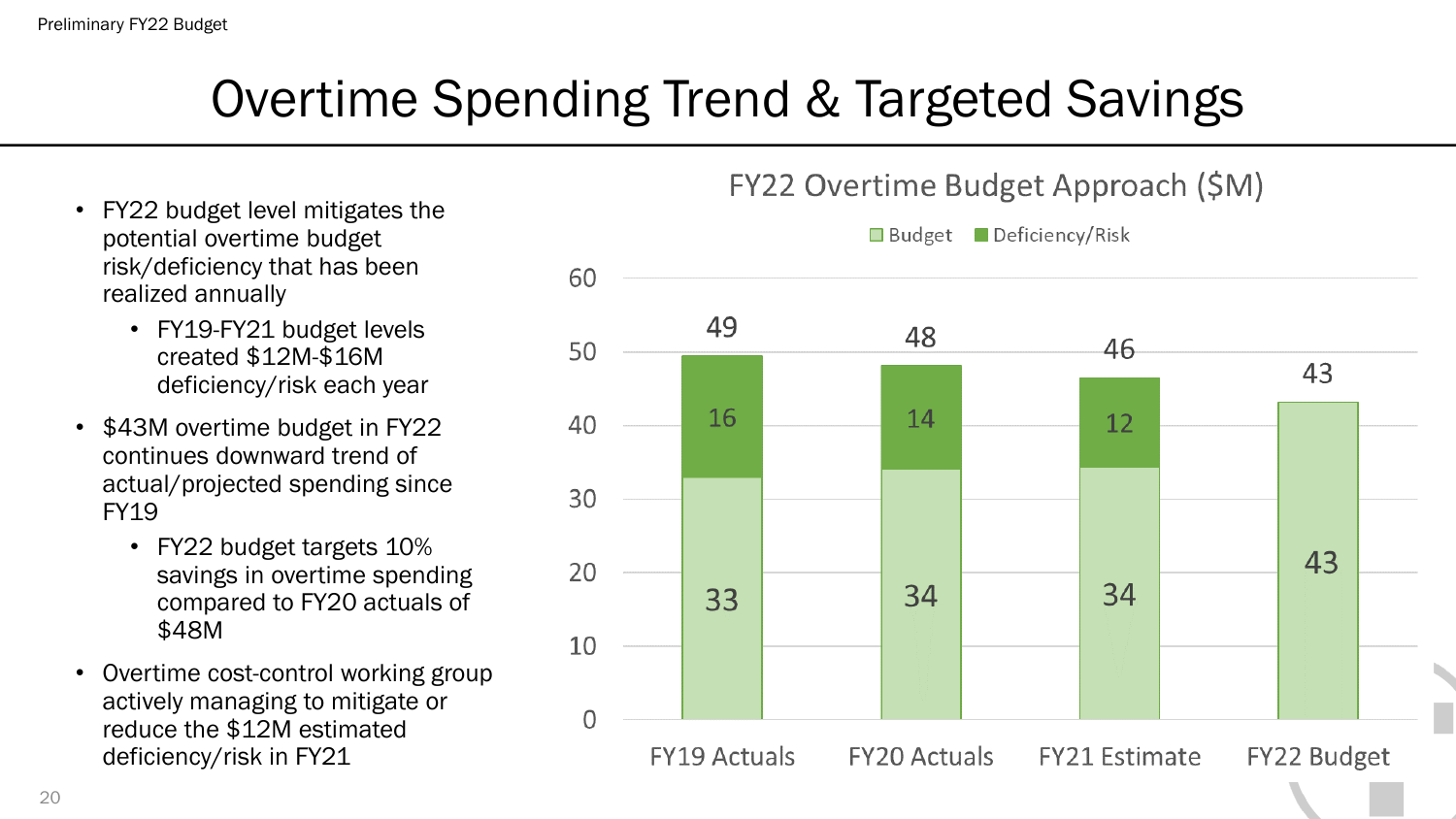#### Service Level Planning & Ridership Projection Ranges

- Service level funding in accordance with service restoration plans as presented, sufficient for the full range of ridership projections
- Bus and rapid transit service funded for flexibility to add back full service as quickly as possible, with attrition, hiring, and absences as the primary limiting factors
	- 9 additional instructors added to increase training class sizes and bring back service as quickly as possible
- Commuter rail service adds back weekend service as soon as possible and builds on regional rail model
	- Serves new travel demand and includes \$10M in efficiencies from maximizing crew and equipment time and resources
- Ferry service reintroduces Charlestown/Hingham direct service and adds back Hingham direct and additional Hingham/Hull service
- The RIDE projected to be consistent with average ridership demand of 64% of baseline

#### ■ Commuter Rail  $\Box$  Rail  $\Box$  The RIDE  $\Box$  Bus  $\blacksquare$  Ferry 100% 90% 76%<sup>78%</sup> 80% 72% 64% 67% 70% 60% 55% 50% 51% 48% 50% 43% 40% 34% 33% 30% 30% 18% 20% 14% 10%  $0%$ Scenario 3 Scenario 2 Scenario 1

#### FY22 Ridership by Mode and Scenario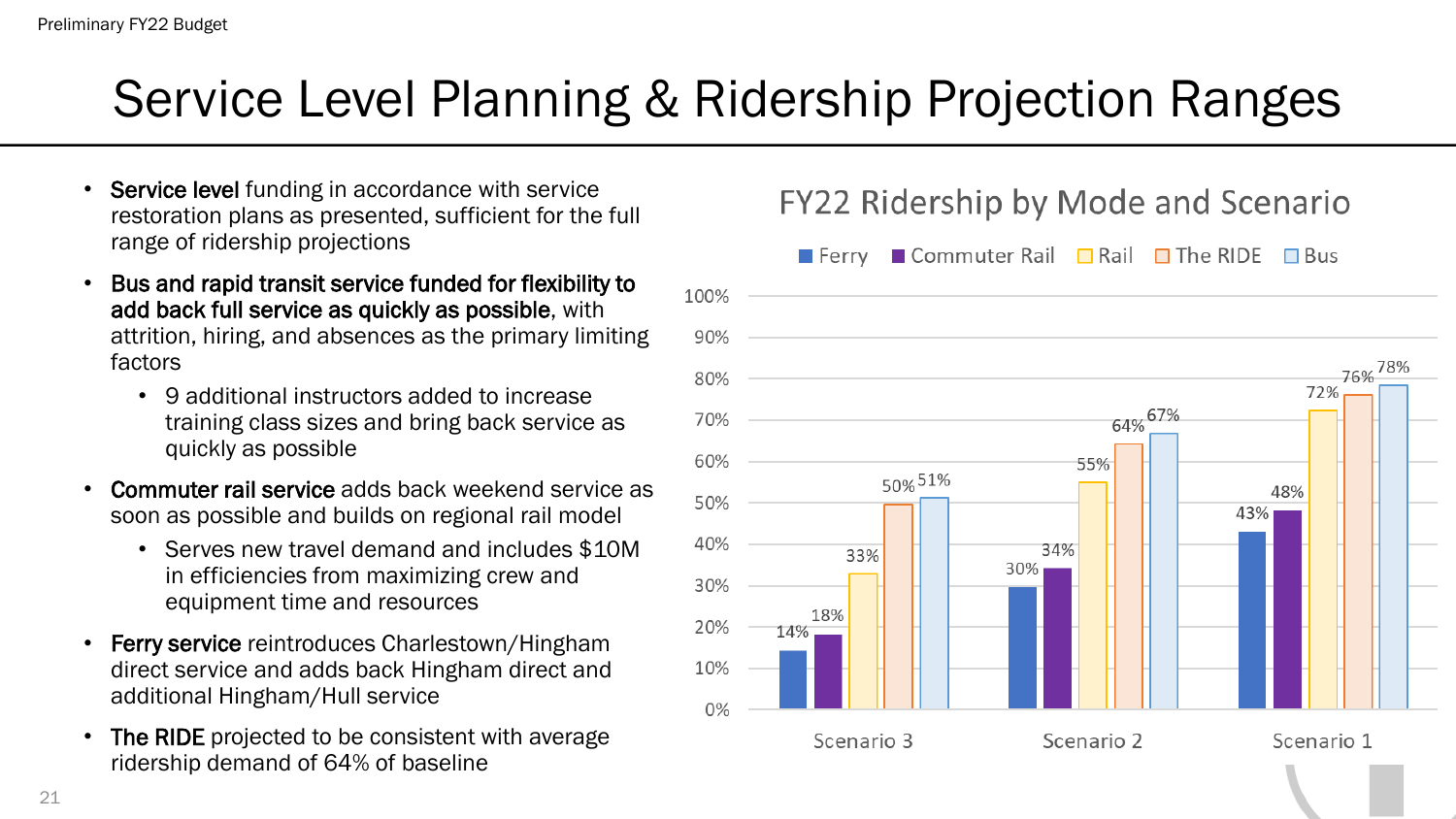#### Transformational Initiatives

- Build a system that will better serve our riders and leverage strategic efforts like Bus Network Redesign and Regional Rail
- Initial steps to redesigning service for 2022 and beyond envisioning a post-pandemic system
- 15 positions for Bus Transformation between the operating and capital budgets by FY22 to achieve a better, faster, lower emissions service that is more aligned with where riders live, work, and travel
	- Set up a Bus Transformation Office with 3 new positions, including a lead for the Bus Transformation effort and 2 additional project managers
	- Fully funds the continuation of 4 positions on the Transit Priority Team (piloted over past 2 years with support from the Barr Foundation)
	- FY21 already includes 4 positions for enhanced data analytics and operations-oriented management dashboards, increased capacity for service planning, and dedicated staff for diversion planning (creates capacity in planning and bus operations)
	- On the capital budget, 4 positions including a Bus Network Redesign manager, 2 additional staffers to support bus fleet and facilities program, and a program manager for bus & multimodal transformation
- Create a staffed Regional Rail Transformation Office and specifically develop a Rail Transformation business case
	- 2 new positions for a total of up to \$320K
	- One position to lead the environmental and engineering planning aspects, including electrification phasing and fleet and facilities planning
	- One position to support the commercial and financial aspects, including developing the business case for investment and maximizing available federal funds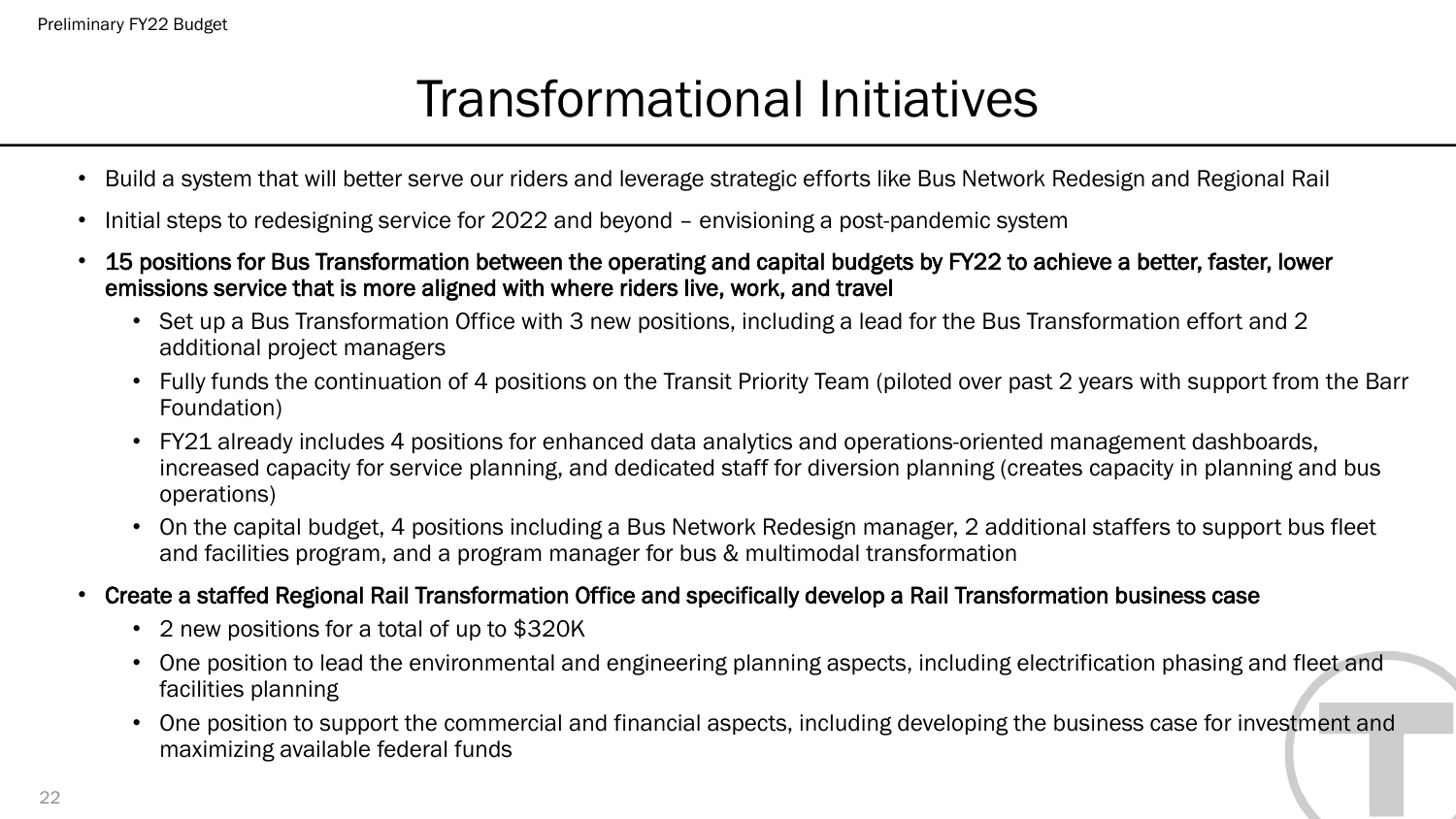#### FY22 Preliminary Budget Balance Overview

- One-time revenue has balanced the \$604M budget gap in FY22
- \$605M in one-time sources applied to solve the budget gap
	- \$240M in federal relief, mostly from ARP and CRRSAA relief funds
	- \$365M deficiency fund transfer from sequestered savings and revenue in FY21
- \$202M remaining in one-time ARP relief funds after dedicating \$503M to balance the projected FY23 budget gap

| <b>Description</b>                    | Amount (\$M) |
|---------------------------------------|--------------|
| <b>Recurring Revenues</b>             | 1,751        |
| <b>Total Expenses</b>                 | 2,354        |
| <b>FY22 Budget Gap</b>                | (604)        |
| <b>American Rescue Plan Relief</b>    | 140          |
| <b>CRRSAA Relief Funds</b>            | 65           |
| <b>FEMA Reimbursement</b>             | 34           |
| <b>Net Revenue (before transfers)</b> | (364)        |
| <b>Deficiency Fund Transfer</b>       | 365          |
| <b>Available Balance</b>              |              |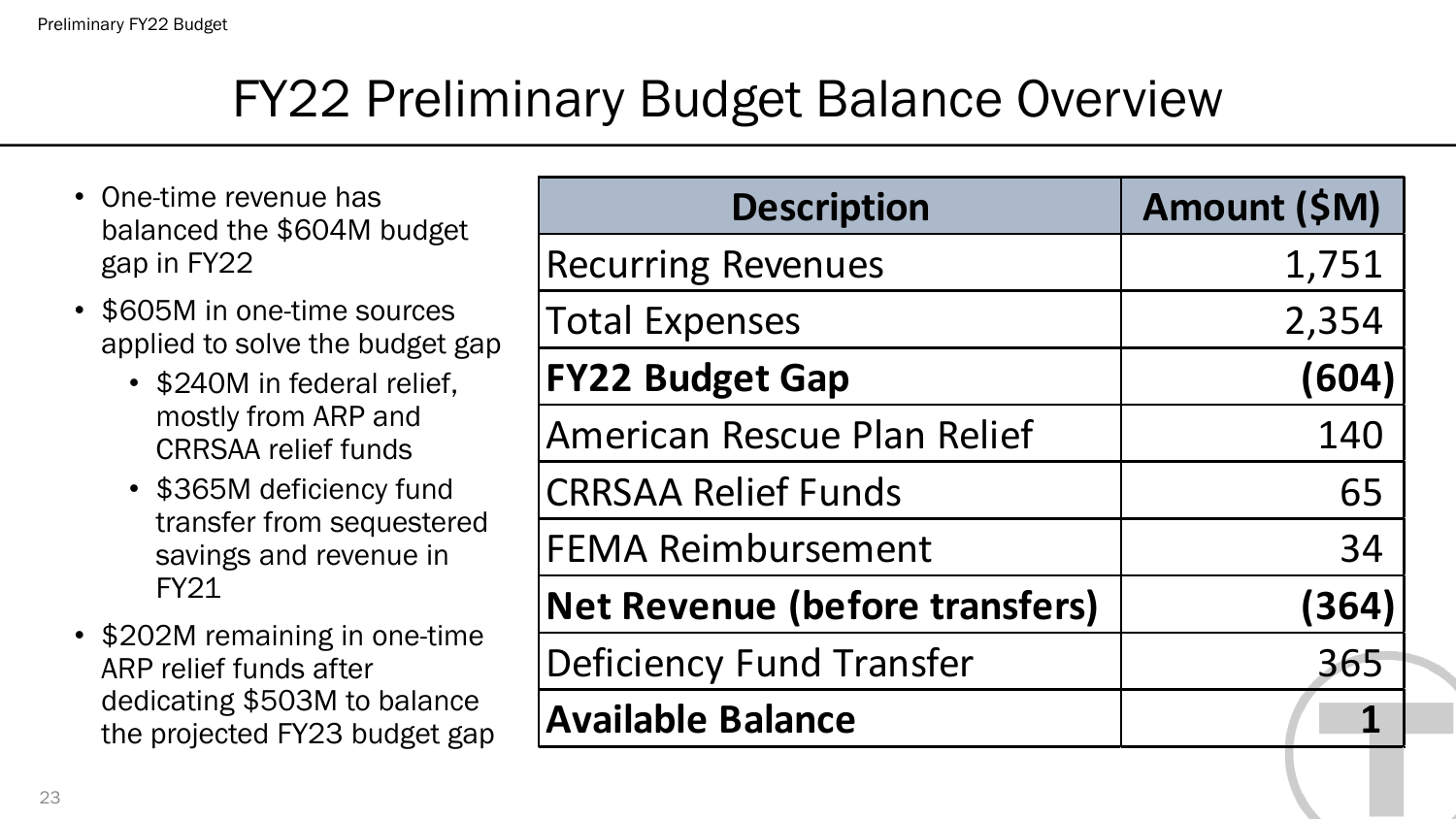# FY22 Preliminary Budget Vote

• That the General Manager is hereby authorized and directed to submit the Preliminary FY22 Itemized Budget, in the name and on behalf of the Authority, to the MBTA Advisory Board; and

• That following the Advisory Board review, a Final FY22 Itemized Budget will be submitted to the Fiscal Management and Control Board no later than June 15, 2021 in accordance with section 20 of chapter 161a of the Massachusetts General Laws as amended by chapter 56 of the acts of 2020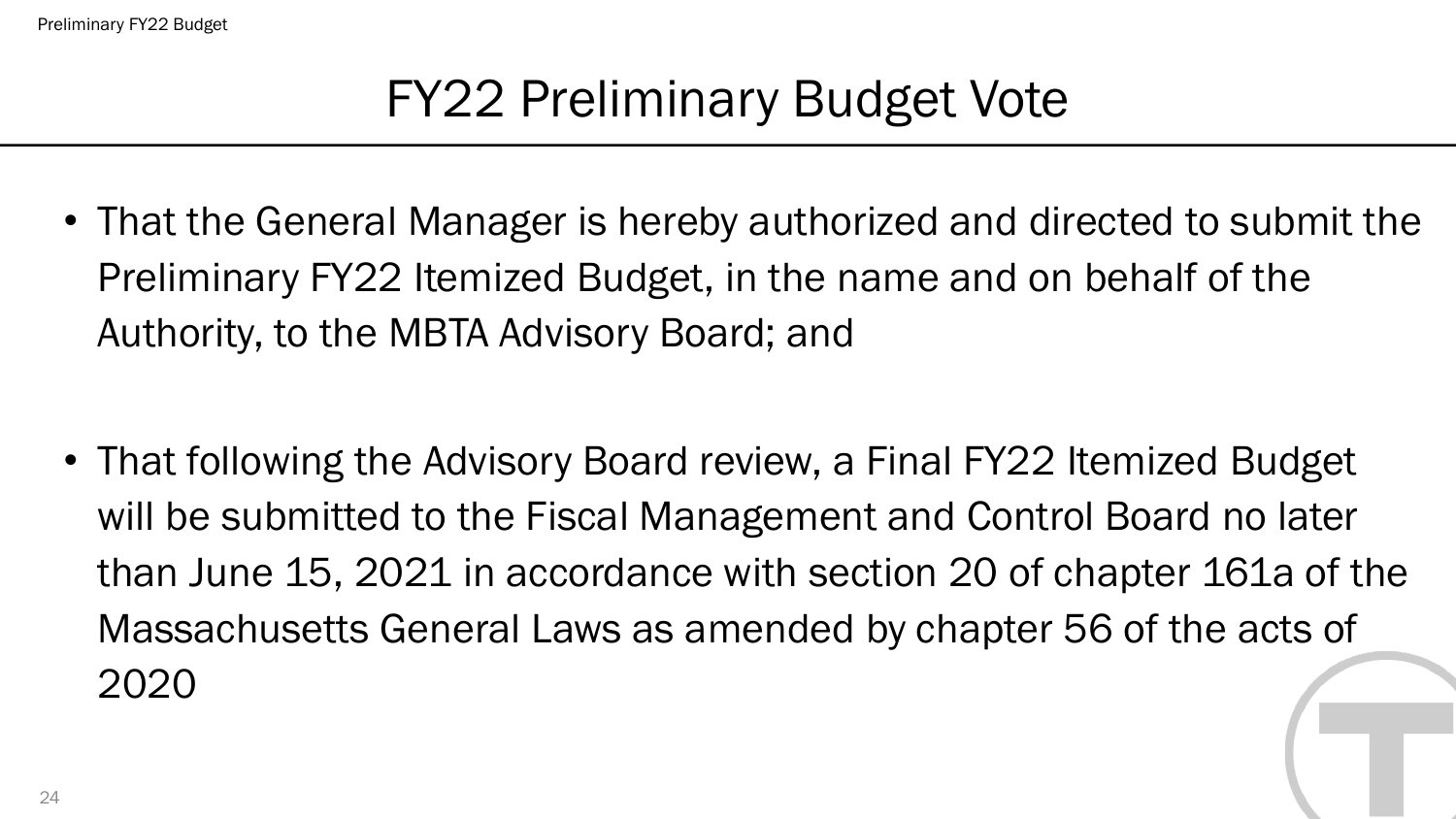Preliminary FY22 Budget

# Appendix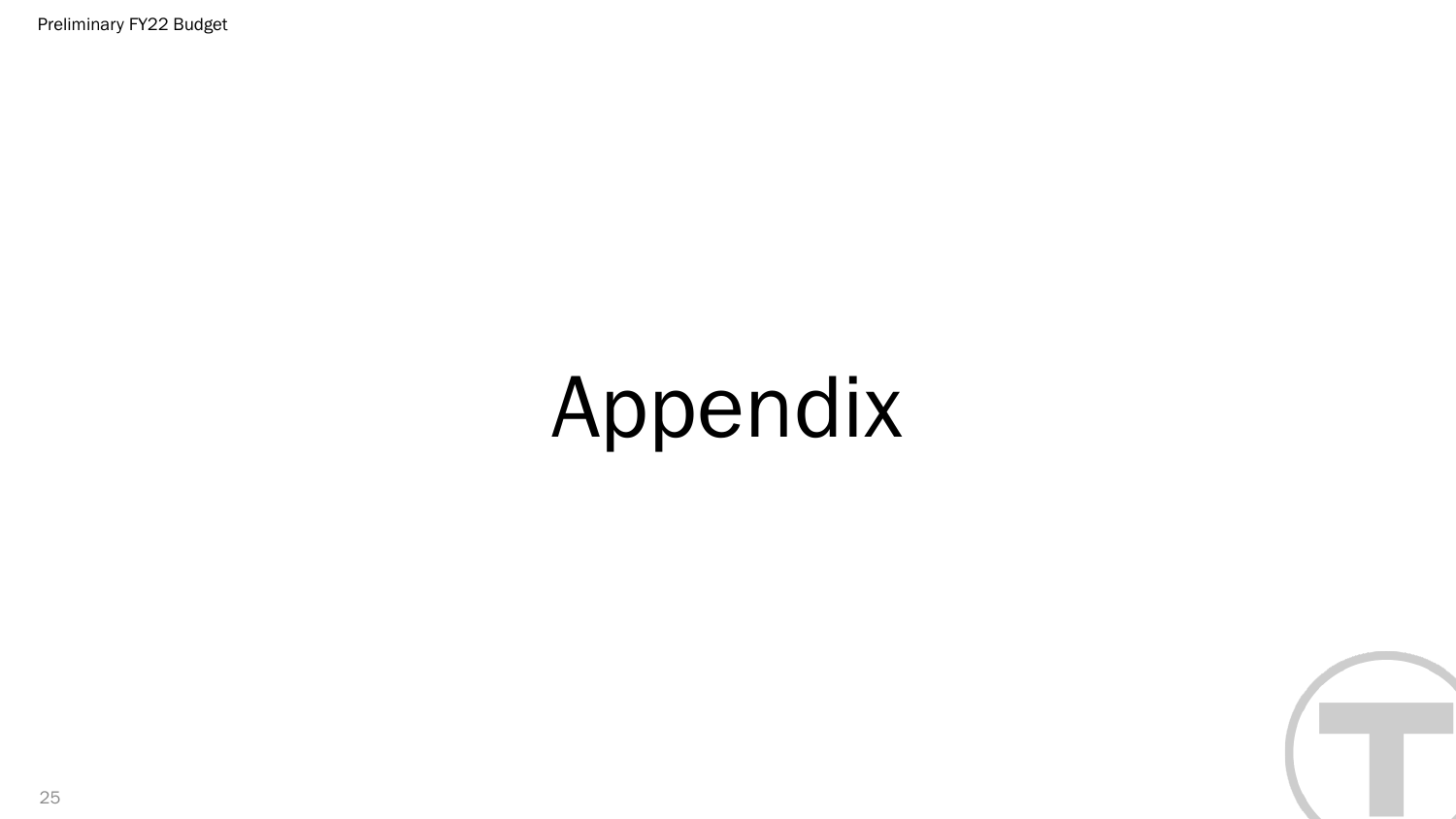### Service Summary (April 12 FMCB presentation)

- The MBTA is in the process of rebuilding service as soon as possible and creating a better system than we had before the pandemic
	- As we build back, we aim to create a system that reflects changing travel behaviors and ridership needs (e.g. more allday frequency) — not to build back exactly the same system we had before
	- We continue to be committed to a more equitable transit system than we had pre-COVID (currently measured as amount of service for low-income and minority riders)
- Our plan is to build back to pre-pandemic staffing levels first
	- For example, we will be hiring more bus operators to ensure service is more reliable for riders: targeting ~5% (60-100 operators) increase over pre-COVID staffing
- COVID-related constraints as well as staffing and internal processes like recruitment, hiring, training, and scheduling impact our ability to "turn the service back on"
	- Absence rates remain higher due to the ongoing effects of the pandemic and PFML, and there are ongoing staff demands to manage pandemic-related activities
	- Due to pace of hiring, class size caps (impacted by social distancing protocols), and training timelines, service restoration will take time
		- Funding and hiring have been allotted to increase staffing of all relevant departments, and internal working groups have been created to ensure plan stays on track.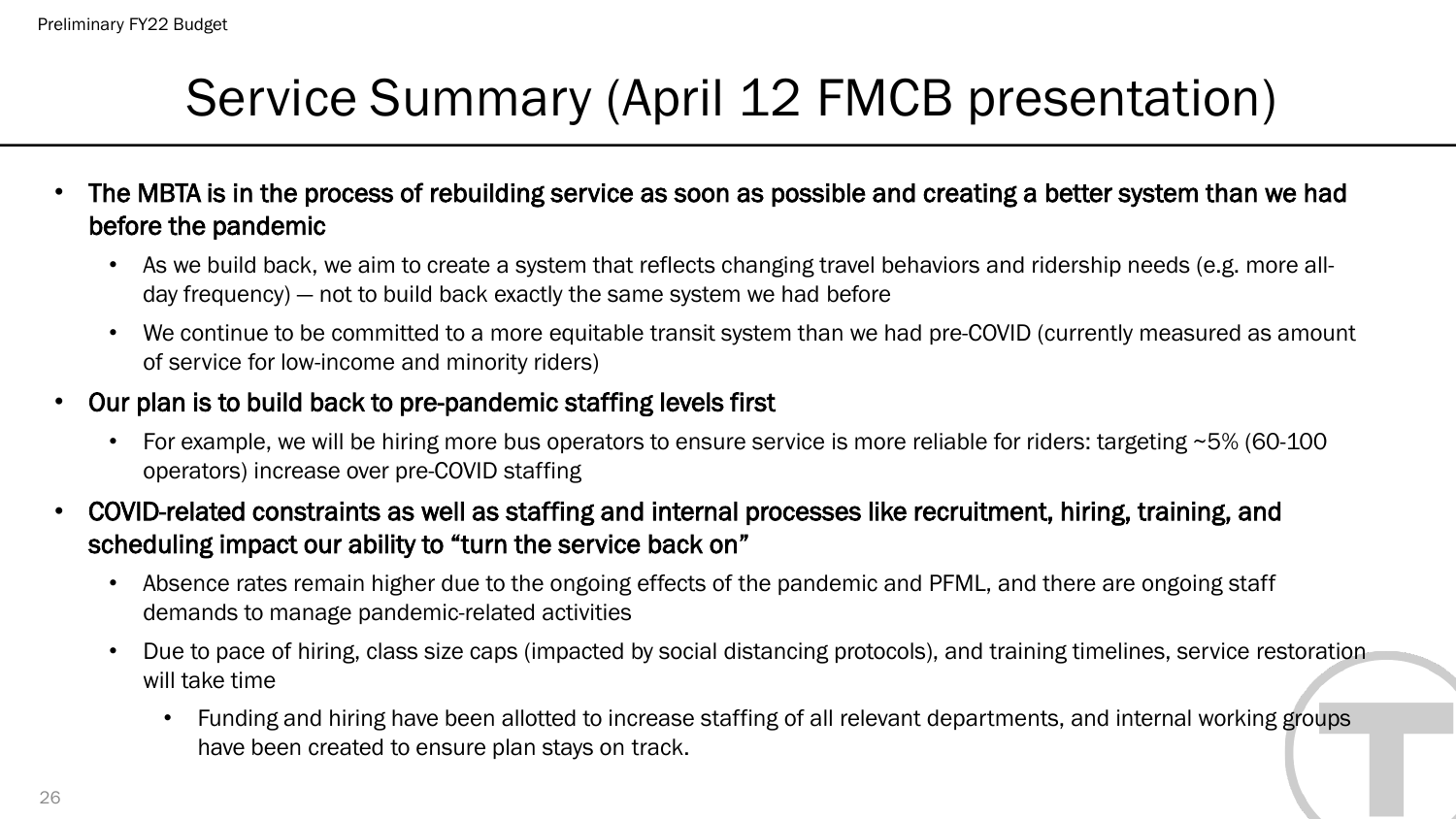#### FY22 Monthly Fare Revenue Estimates

- FY22 fare revenue estimates based on observed monthly actuals with assumed growth as economy recovers from COVID-19 impacts
- Fare revenue growth assumption minimizes risk of revenue shortfalls and mid-year budget gaps
	- Protects operations from the uncertainty surrounding the timing and type of ridership and fare revenue return
- Increases the potential for favorability or upside that can be saved to improve long-term financial sustainability and/or key initiatives and improvements
- FY22 monthly assumptions account for seasonality of